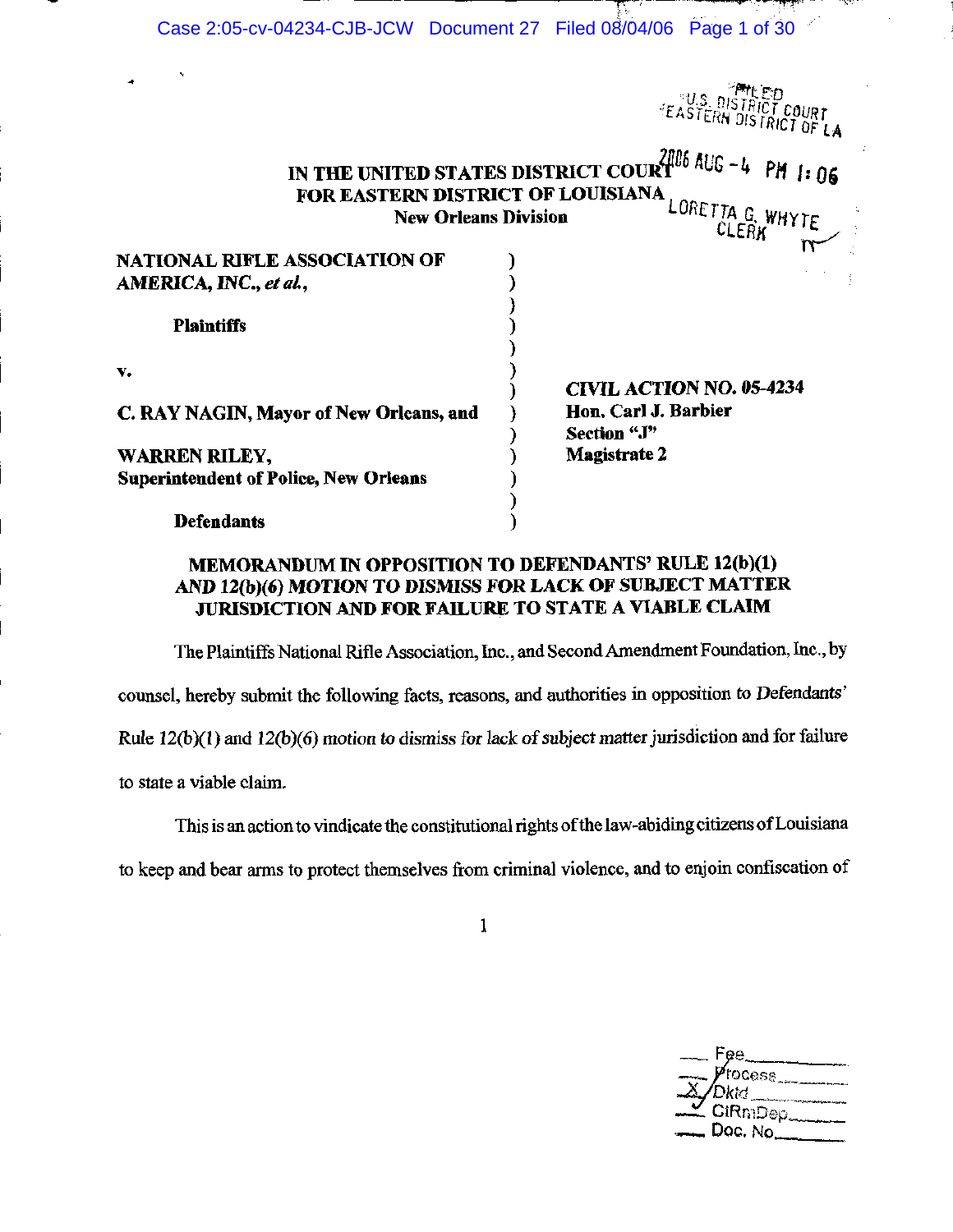lawful firearms without due process, discriminatory policies based on wealth and violative of equal protection, and arbitrary searches and seizures. These acts were committed against victims of Hurricane Katrina.

The New Orleans defendants C. Ray Nagin and Warren Riley assert that "the states, and by extension their political subdivisions, are free to proscribe the possession of firearms  $\dots$ . Defendants' Memorandum ("Def. Mem.") at 5. However, they are enjoined by the September 23, 2005, Consent Order "from confiscating lawfully-possessed firearms from citizens," and are "ordered to return any and all firearms which may have been confiscated from ... all ... persons who lawfully possessed them . . . ."

#### **Parties**

Plaintiff National Rifle Association of America, Inc. ("NRA") has a membership of almost 4 million persons, of whom over forty thousand reside in Louisiana, and not less than 8,000 in the following Parishes: Orleans, St. Bernard, Plaquemines, Jefferson, St. Charles, and St. Tammany. Plaintiff Second Amendment Foundation, Inc. ("SAF") has over 600,000 members and supporters nationwide, including thousands in Louisiana, over 200 of whom have contact addresses in the city of New Orleans. Complaint ("Compl."), ¶s 2-3.<sup>1</sup>

<sup>&</sup>lt;sup>1</sup>The NRA and SAF have standing. "The Supreme Court has long recognized that a voluntary association has standing to bring suit on behalf of its members." Familias Unidas v. Briscoe, 619 F.2d 391, 398 n.7 ( $5<sup>th</sup>$  Cir. 1980). Association standing exists even though "it is not possible to state with certainty which of the members in the plaintiffs' associations will be harmed." American Maritime Ass'n v. Blumenthal, 458 F. Supp. 849, 855 (D. D.C. 1977), aff'd 590 F.2d 1156 (D.C. Cir. 1979), cert. denied, 441 U.S. 943 (1979).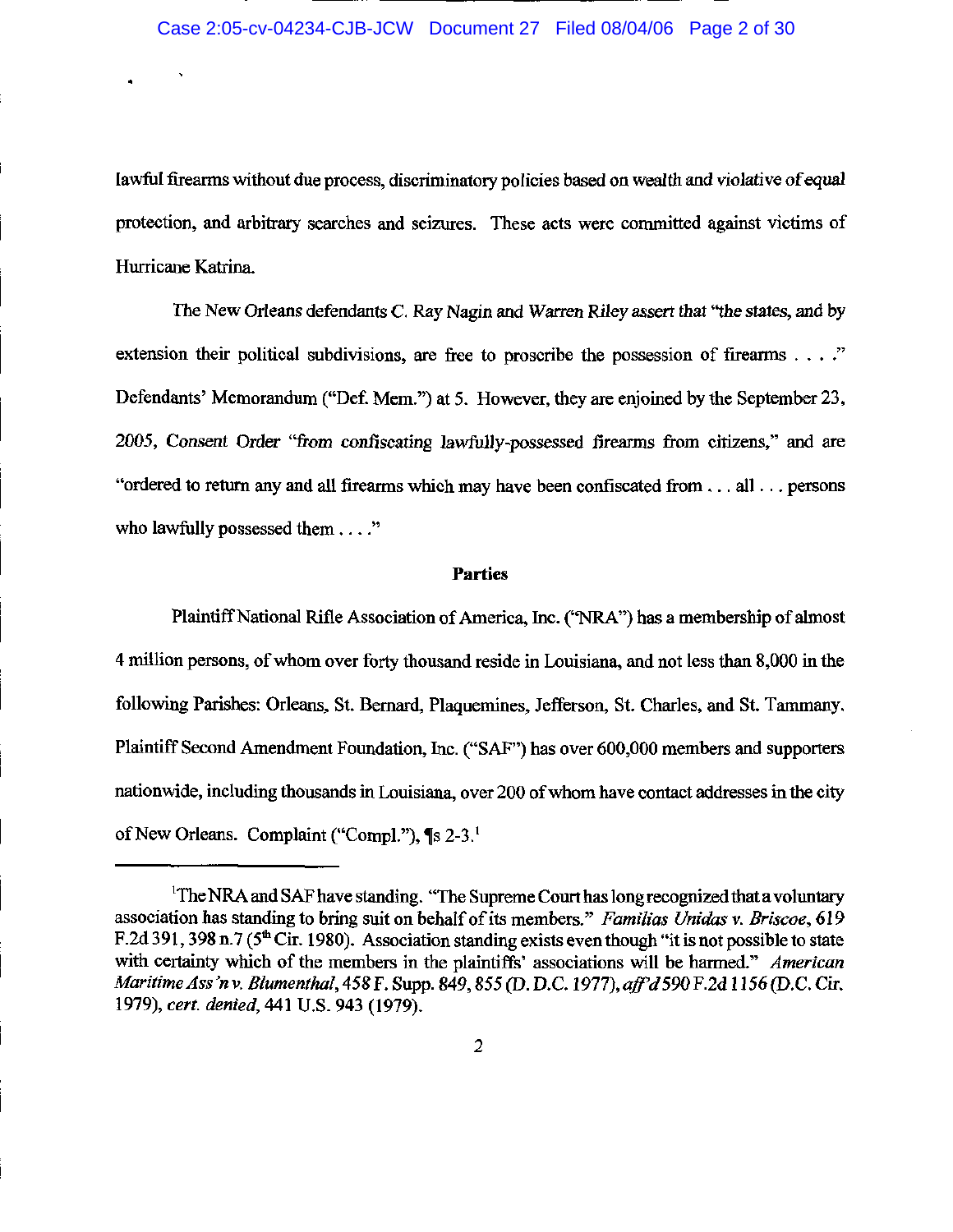Defendants include New Orleans Mayor C. Ray Nagin and New Orleans Police Superintendent Warren Riley (who succeeded Edwin Compass in office<sup>2</sup>). The remaining Defendants have been dismissed by the Consent Decree dated January 3, 2006.

#### **Jurisdiction**

Jurisdiction is founded on 28 U.S.C. § 1331 in that this action arises under the Constitution and laws of the United States, and under 28 U.S.C. § 1343(3) in that this action seeks to redress the deprivation, under color of the laws, statutes, ordinances, regulations, customs and usages of Louisiana and political subdivisions thereof, of rights, privileges or immunities secured by the United States Constitution. Supplemental jurisdiction is founded upon the laws of the State of Louisiana. This action is brought under 42 U.S.C. § 1983. Compl. ¶s 9-10.

Defendants argue that no jurisdiction exists under § 1331, but ignore Plaintiffs' additional reliance on  $\S$  1343(3) and on this Court's supplemental jurisdiction. Def. Mem. at 2.

#### **Facts**

The following sets forth the facts as alleged in the Complaint. On August 26, 2005, Governor Kathleen Babineaux Blanco declared a state of emergency based on the imminent threat of Hurricane Katrina to the safety and security of the citizens of Louisiana. Compl. 11.

In the devastation and breakdown of law and order that followed, law-abiding citizens were left on their own without police protection to protect their families, persons, and property from

 ${}^{2}F.R.Civ.P. 25(d).$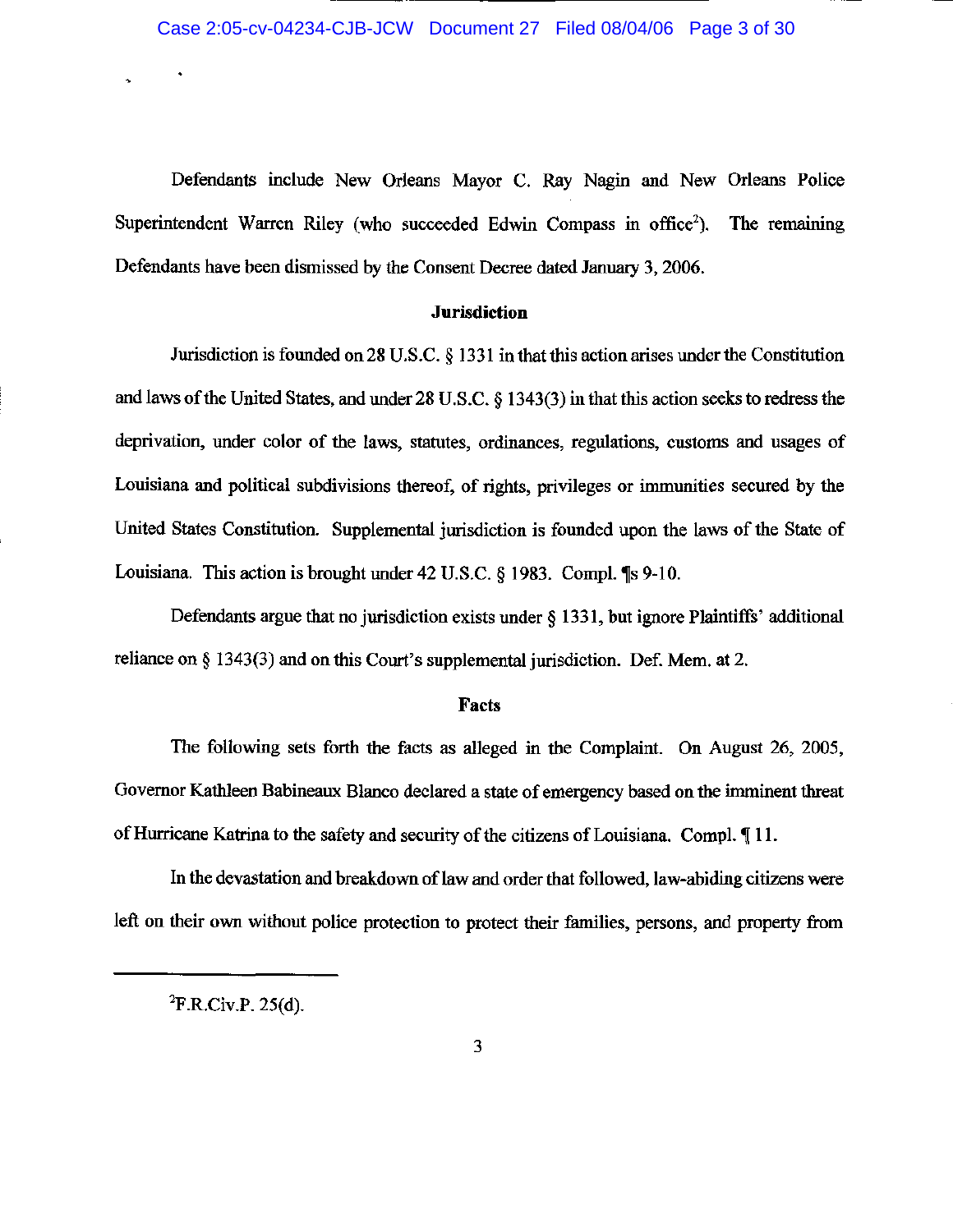### Case 2:05-cv-04234-CJB-JCW Document 27 Filed 08/04/06 Page 4 of 30

looters, rapists, and criminals of various types. Police officers who stayed on the job to do their duty were overwhelmed. Compl. ¶ 12.

Defendants responded to this crisis in part by ordering that the law-abiding citizens be disarmed, leaving them at the mercy of roving gangs, home invaders, and other criminals. Defendants had no lawful authority to order the wholesale confiscation of firearms from citizens who lawfully possessed such firearms in their homes or who were lawfully carrying such firearms. Compl. ¶ 13.

During and after Hurricane Katrina, Defendants Mayor C. Ray Nagin and P. Edwin Compass III, the Superintendent of Police, pursued a policy of seizing lawfully-possessed firearms from lawabiding residents. Superintendent Compass announced, on or about September 8, 2005, that anyone with a weapon, even one legally registered, will have it confiscated, adding: "No one will be able to be armed. Guns will be taken. Only law enforcement will be allowed to have guns." Some news accounts attributed these statements to then-Deputy Police Chief Warren Riley, but they represent the policies of Defendants Nagin and Compass.<sup>3</sup> Compl. ¶ 14.

During the same period, Mayor Nagin ordered the New Orleans Police and other law enforcement entities under his authority to evict persons from their homes and to confiscate their lawfully-possessed firearms. Police went from house to house and confiscated numerous firearms from citizens at gunpoint. Compl.  $\P$  15.

<sup>&</sup>lt;sup>3</sup>As noted, Warren Riley has now succeeded Edwin Compass in office.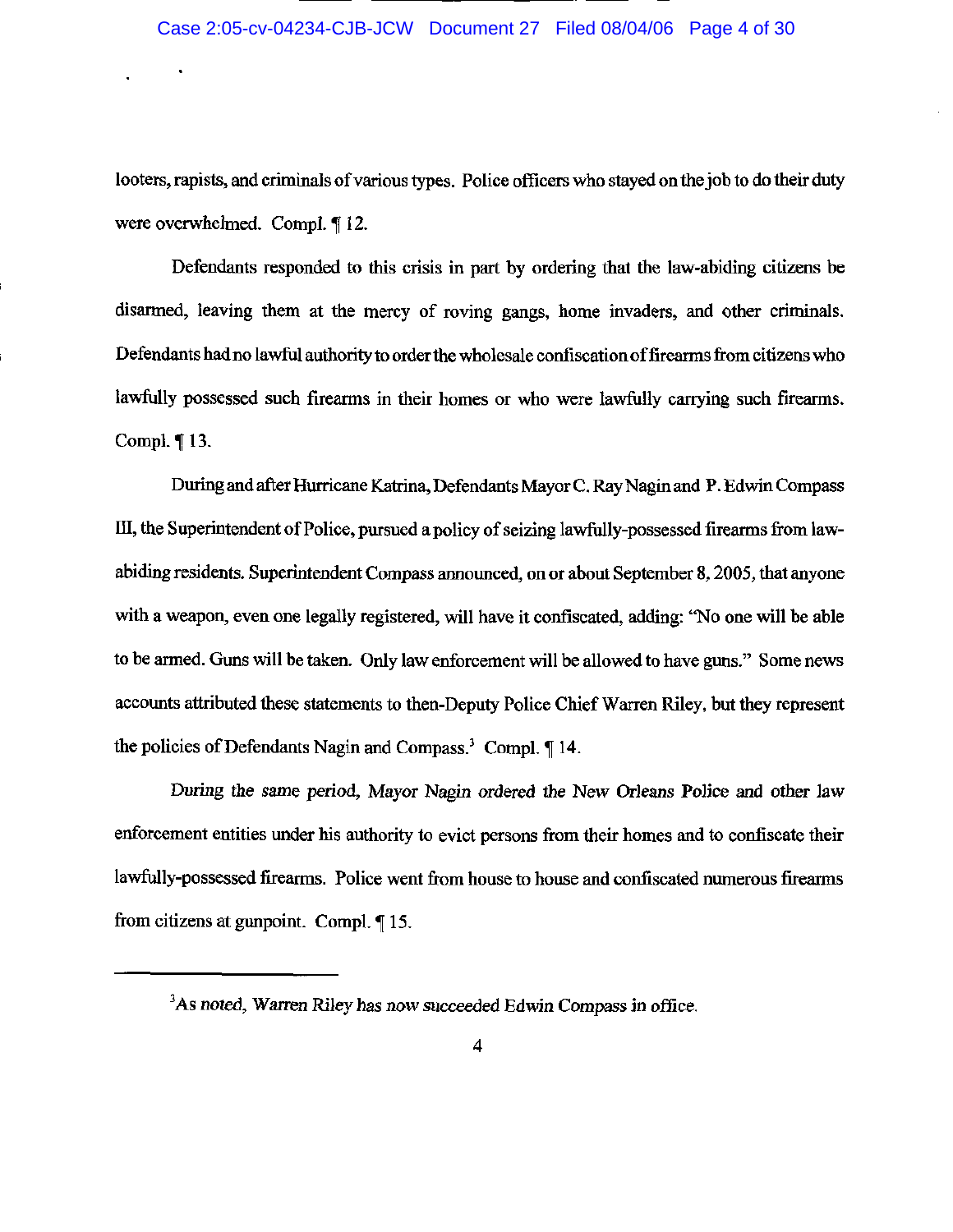Thousands of members of Plaintiff NRA and hundreds of members of Plaintiff SAF reside in New Orleans. The overwhelming majority of NRA and SAF members lawfully possess firearms. NRA and SAF members from New Orleans have been and remain subject to having their firearms unlawfully confiscated from their homes and persons pursuant to the policies of Mayor Nagin and Superintendent Compass, subjecting said NRA and SAF members to irreparable harm. Compl. ¶ 16.

While decreeing that ordinary citizens may not possess firearms, Defendants Nagin and Compass followed a policy of allowing certain businesses and wealthy persons to hire armed security guards to protect their property. Compl. 17.

As a proximate cause of the aforesaid acts of Defendants and their agents and employees, NRA and SAF members have suffered and will continue to suffer irreparable harm in that they are subject to having their lawfully-possessed firearms confiscated from them, or have actually had their lawfully-possessed firearms confiscated from them, subjecting them to endangerment from criminal violence and violating their constitutional rights. Compl. ¶ 22.

### **ARGUMENT**

### **Introduction**

The above allegations must be taken as true for purposes of the pending motion. "If the defense merely files a Rule  $12(b)(1)$  motion, the trial court is required merely to look to the sufficiency of the allegations in the complaint because they are presumed to be true. If those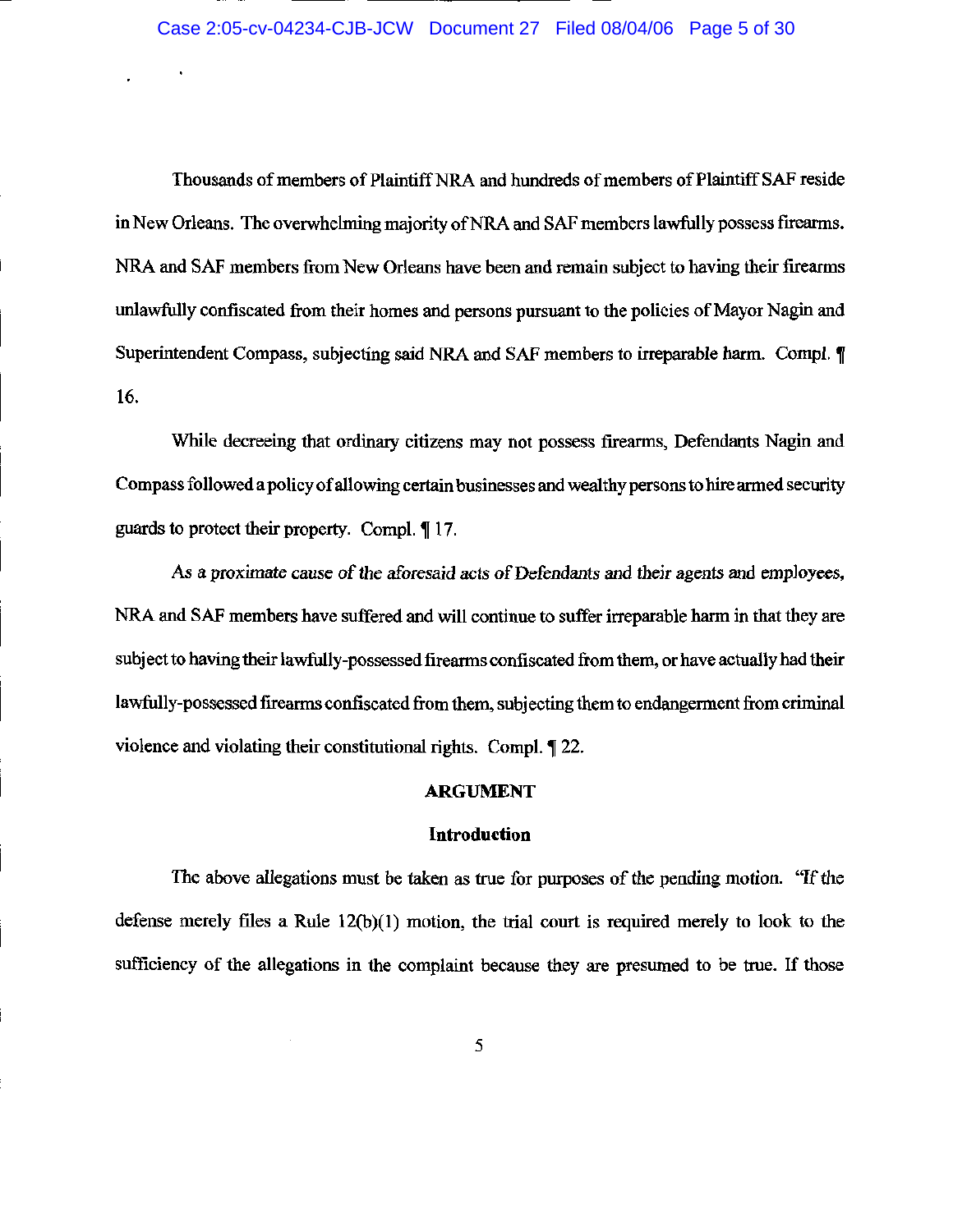jurisdictional allegations are sufficient the complaint stands." Paterson v. Weinberger, 644 F.2d 521, 523 ( $5<sup>th</sup>$  Cir. 1981). Moreover, for purposes of a Rule 12(b)(6) motion:

We must accept all well-pleaded averments as true and resolve all factual disputes in favor of the plaintiff.... We cannot look outside the pleadings, nor can we uphold the dismissal "unless it appears beyond doubt that the plaintiff can prove no set of facts in support of his claim which would entitle him to relief."

O'Quinn v. Manuel, 773 F.2d 605, 608 ( $5<sup>th</sup>$  Cir. 1985) (citation omitted).

The Complaint alleges the following claims: Count One, infringement of the right to keep and bear arms, in violation of U.S. Const., Amends. II and XIV (the federal claim) and of La. Const., Art. I, § 11 (over which supplemental jurisdiction exists); Count Two, deprivation of liberty and property without due process, in violation of U.S. Const., Amend. XIV; Count Three, denial of equal protection of the laws, in violation of U.S. Const., Amend. XIV; and Count Four, violation of the right to be secure against unreasonable searches and seizures, in violation of U.S. Const., Amends. IV and XIV.

Defendants' entire argument is that Count One's claim under the Second and Fourteenth Amendments is defective. Their only mention of the other claims is as follows: "Although plaintiffs" also assert due-process, equal-protection, and search-and-seizure claims arising under the U.S. Constitution, none of these other claims stands without their Second Amendment claims." Def. Mem. 2. Defendants are silent on the basis of this brazen assertion. Despite defendants not having briefed those issues, the reasons and authorities for the viability of Counts Two, Three, and Four are also set forth below.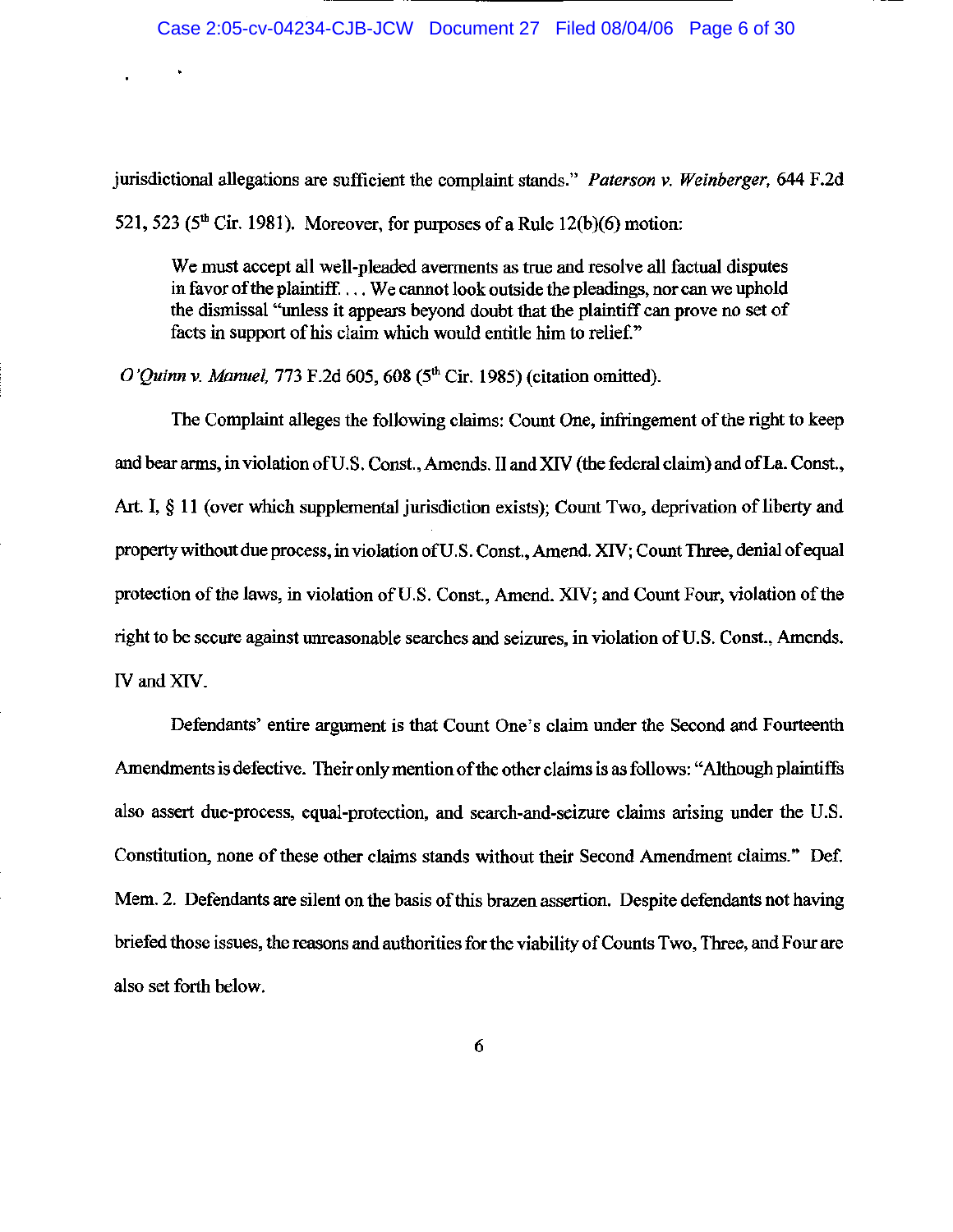### I. THE RIGHT TO KEEP AND BEAR ARMS (COUNT ONE)

Count One of the Complaint alleges that the acts of Defendants ordering the confiscation of firearms and actually confiscating firearms from citizens abridged and infringed on the right of Plaintiffs and countless other citizens to keep and bear arms, in violation of La. Const., Art. I, § 11, and U.S. Const., Amends. II and XIV. Compl. 125.

The following demonstrates that subject matter jurisdiction in this case arises under the Second and Fourteenth Amendments. It then shows that violation of the Second and Fourteenth Amendments states a claim on which relief may be granted. Finally, it explains that this Court has supplemental jurisdiction over this claim based on the Louisiana guarantee.

### A. Subject Matter Jurisdiction Arises **Under the Second and Fourteenth Amendments**

Defendants fail to recognize "the distinction between two sometimes confused or conflated concepts: federal-court 'subject-matter' jurisdiction over a controversy; and the essential ingredients of a federal claim for relief."<sup>4</sup> Arbaugh v. Y&H Corp., 126 S. Ct. 1235, 1238 (2006).<sup>5</sup> The Court held that federal jurisdiction existed under Rule  $12(b)(1)$ , and that the issue of whether a claim existed under Rule  $12(b)(6)$  is an entirely separate issue. *Id.* at 1245.

<sup>&</sup>lt;sup>4</sup>Defendants state, "because none of the remaining allegations state a claim for which relief may be granted, this Court has no subject matter jurisdiction . . . ." Def. Mem. 2.

<sup>&</sup>lt;sup>544</sup>Subject matter jurisdiction in federal-question cases is sometimes erroneously conflated with a plaintiff's need and ability to prove the defendant bound by the federal law asserted as the predicate for relief – a merits-related determination." *Id.* at 1242 (citation omitted).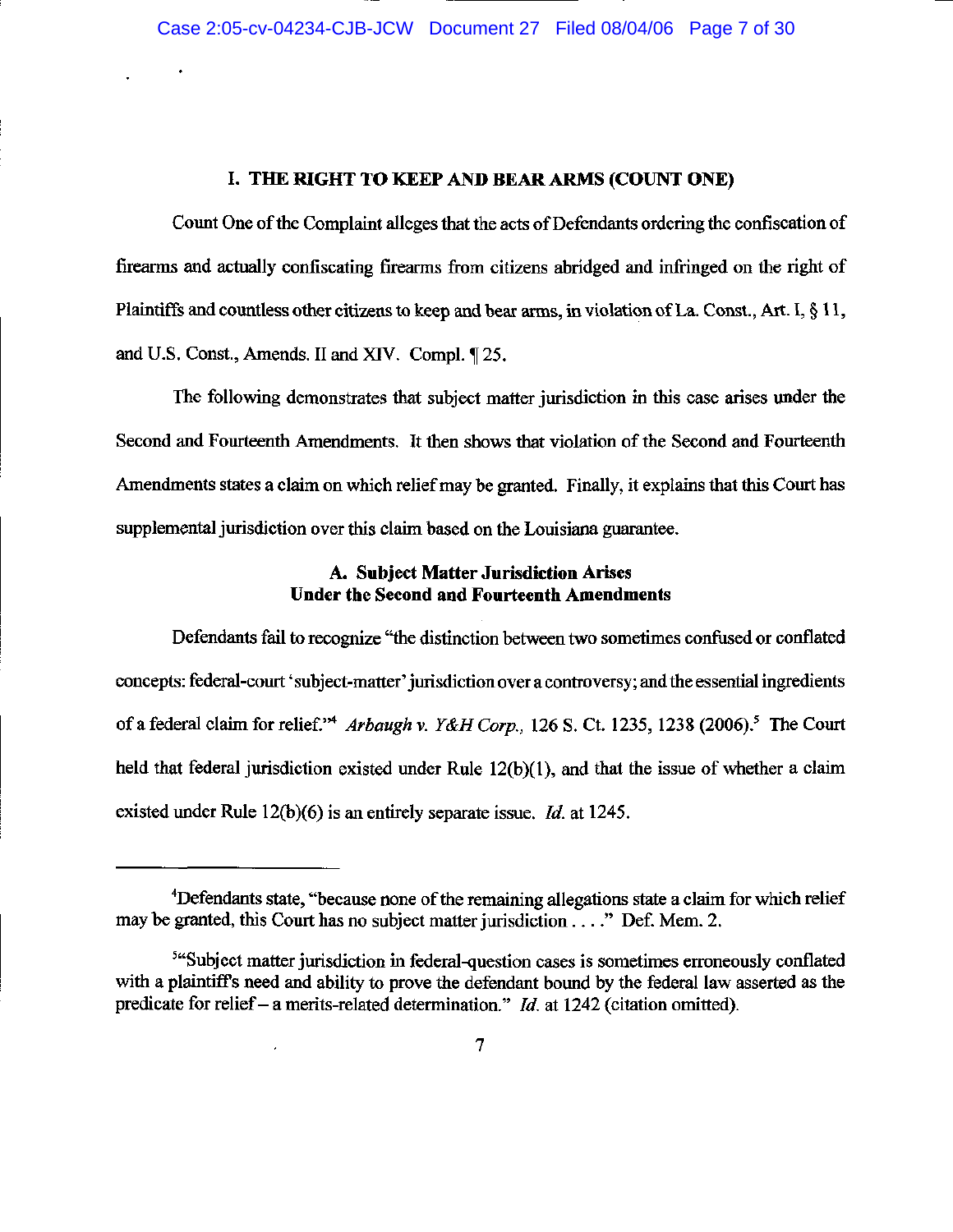Where "the defendant's challenge to the court's jurisdiction is also a challenge to the existence of a federal cause of action, the proper course of action for the district court... is to find that jurisdiction exists and deal with the objection as a direct attack on the merits of the plaintiff's case' under either Rule 12(b)(6) or Rule 56." Krim v. pcOrder.com, Inc., 402 F.3d 489, 494 n.15  $(5^{th}$  Cir. 2005), quoting *Williamson v. Tucker*, 645 F.2d 404, 415 ( $5^{th}$  Cir. 1981), cert. denied, 454 U.S. 897 (1981).

Williamson, the Fifth Circuit's seminal precedent on this issue, explained that "no purpose" is served by indirectly arguing the merits in the context of federal jurisdiction. Judicial economy is best promoted when the existence of a federal right is directly reached and, where no claim is found to exist, the case is dismissed on the merits." 645 F.2d at 415. The court continued:

This refusal to treat indirect attacks on the merits as Rule  $12(b)(1)$  motions provides, moreover, a greater level of protection to the plaintiff who in truth is facing a challenge to the validity of his claim: the defendant is forced to proceed under Rule  $12(b)(6)$  (for failure to state a claim upon which relief can be granted)... Therefore as a general rule a claim cannot be dismissed for lack of subject matter jurisdiction because of the absence of a federal cause of action.<sup>6</sup>

Id.

The above rule is clearly stated in O'Quinn v. Manuel, 773 F.2d 605, 607 ( $5<sup>th</sup>$  Cir. 1985), which defendants cite but essentially ignore. Def. Mem. 2. Defendants further disregard the court's actual holding:

<sup>&</sup>lt;sup>64</sup>Whether the complaint states a cause of action on which relief could be granted is a question of law and . . . it must be decided after and not before the court has assumed jurisdiction over the controversy." *Id.*, quoting *Bell v. Hood*, 327 U.S. 678, 682 (1945).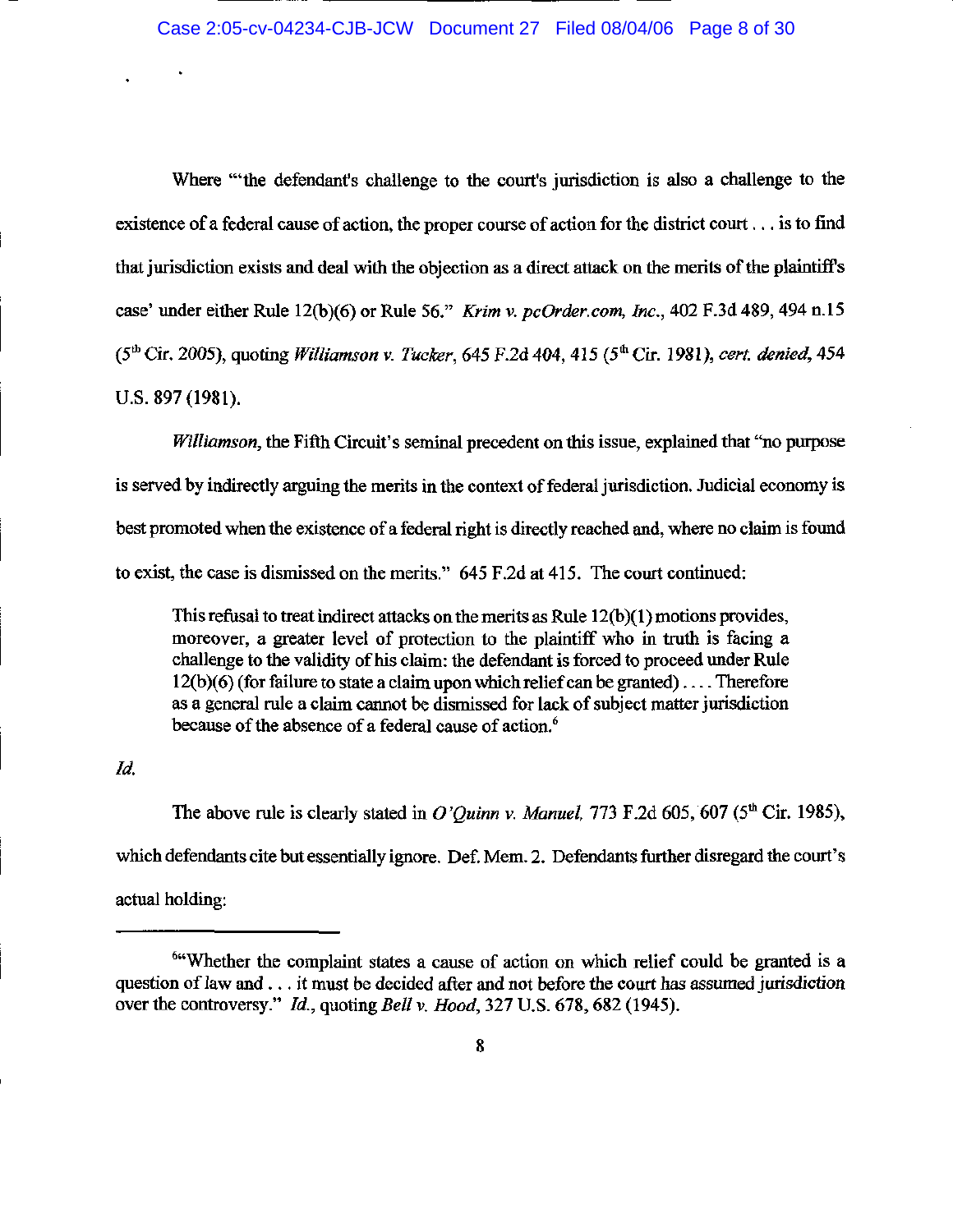In the present case, the face of plaintiff's complaint clearly states a federal question sufficient to confer subject matter jurisdiction on the district court. The complaint invokes section 1983 as well as the first, fourth, and fourteenth amendments to the Constitution . . . . Federal law thus provides both the substantive rights and the remedy for violation of those rights. "In [such] cases jurisdiction is taken as a matter of course."

## 773 F.2d at 607 (citation omitted).

The face of the Complaint here, alleging violation of the Second and Fourteenth Amendments, is equally supportive of federal subject matter jurisdiction. "'[T] he test for dismissal is a rigorous one and if there is any foundation of plausibility to the claim federal jurisdiction exists.'

... Jurisdiction is not dependent upon whether the claim for relief is meritorious; the federal courts

lack jurisdiction only if the claims are plainly frivolous or 'patently without merit." Evans v. Tubbe,

657 F.2d 661, 663 ( $5<sup>th</sup>$  Cir. 1981) (citations omitted).

The above distinction is illustrated in Gillespie v. City of Indianapolis, 185 F.3d 693, 710-11

(7th Cir. 1999), cert. denied, 528 U.S. 1116 (2000), which upheld jurisdiction to hear a Second

Amendment claim, even though it thereafter ruled that the claim was not cognizable on the merits.

The court addressed the standing component of Rule  $12(b)(1)$  as follows:

If we were to conclude that the statute runs afoul of the Second Amendment, ... then the disability imposed by the statute would be void, and Gillespie would regain the opportunity to carry a firearm ... In other words, he has suffered a cognizable injury as a result of the statute's enactment, and that injury is one that would be redressed through a favorable ruling on his Second Amendment challenge.

Id. at 710-11.

In sum, this Court has federal subject matter jurisdiction to hear a case alleging violation of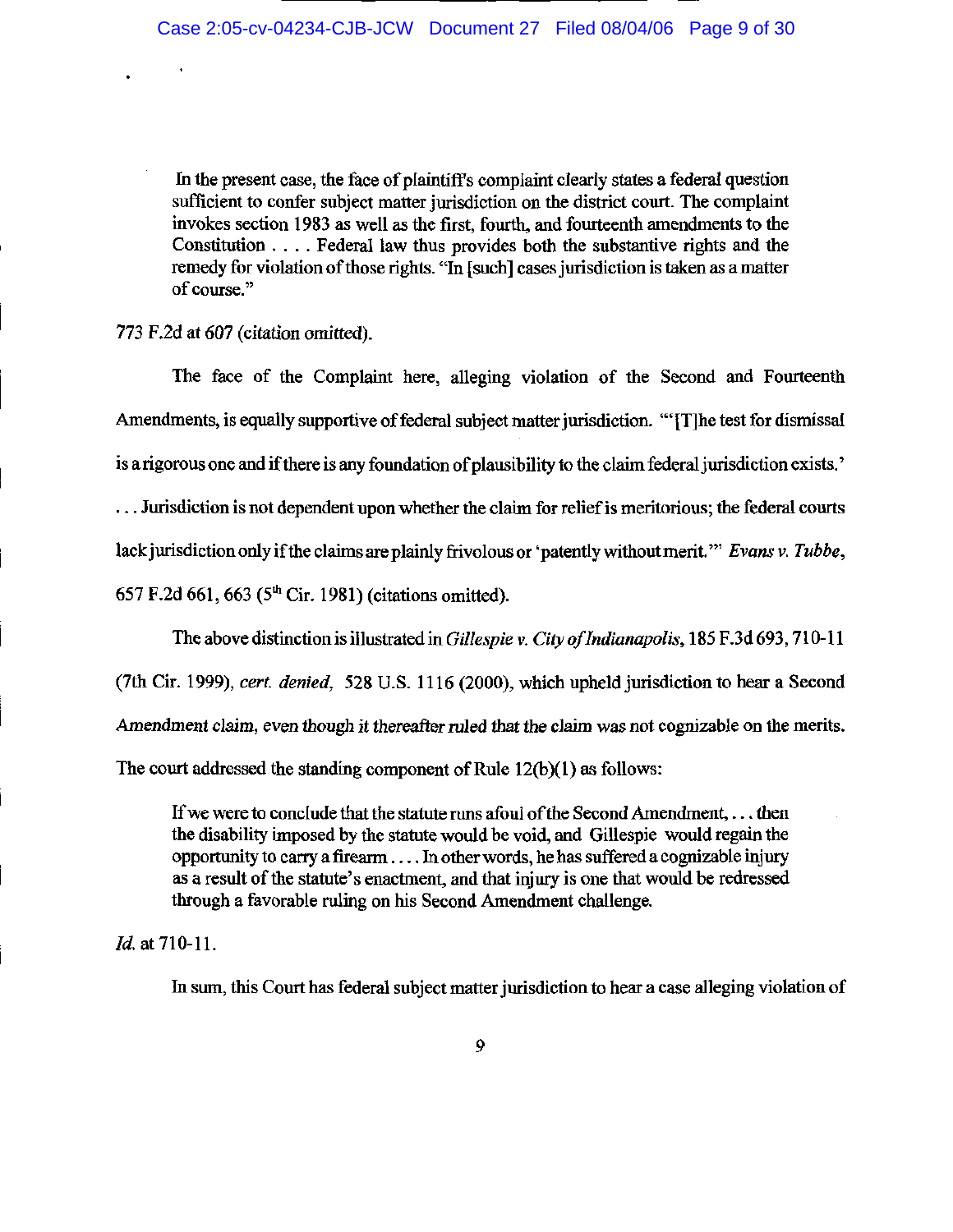the Second and Fourteenth Amendments to the U.S. Constitution. Whether this case states a claim on which relief may be granted is a separate issue, and it is discussed below.

## B. Violation of the Second and Fourteenth Amendments **States a Claim on Which Relief May be Granted**

This is a case of first impression in the Fifth Circuit. It is well established that the Second Amendment, like other Bill of Rights guarantees, does not apply *directly* to the States. However, neither the Fifth Circuit nor the Supreme Court has decided whether the Second Amendment (like other Bill of Rights guarantees) applies to the States through the Fourteenth Amendment. Existing precedent suggests that the Fifth Circuit and the Supreme Court would decide that issue in the affirmative if called upon to do so today.

The Second Amendment provides: "A well regulated Militia, being necessary to the security of a free State, the right of the people to keep and bear Arms, shall not be infringed." The Fourteenth Amendment provides that no State may deprive any person of life, liberty, or property without due process of law. Defendants take the radical position that "the states, and by extension their political subdivisions, are free to proscribe the possession of firearms, not only because the Second Amendment does not prohibit it but also pursuant to the emergency powers granted to the State and municipality during a state of emergency." Def. Mem. 5 (emphasis added).

The Fifth Circuit has held that the Second Amendment guarantees an individual right to keep and bear arms. United States v. Emerson, 270 F.3d 203, 260 (5th Cir. 2001), cert. denied, 536 U.S. 907 (2002), states: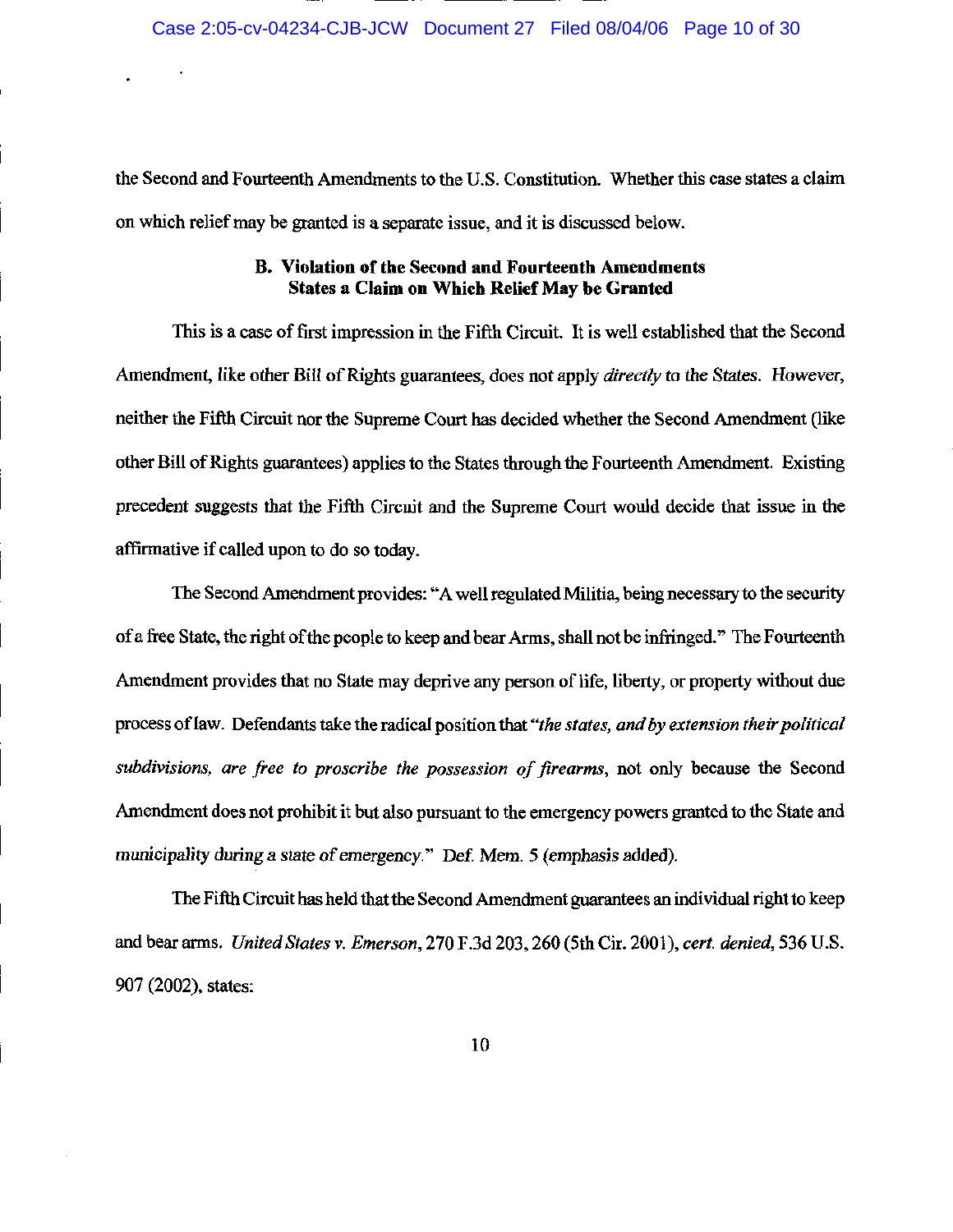We reject the collective rights and sophisticated collective rights models for interpreting the Second Amendment. We hold, consistent with [United States v. Miller, 307 U.S. 174 (1939)], that it protects the right of individuals, including those not then actually a member of any militia or engaged in active military service or training, to privately possess and bear their own firearms, such as the pistol involved here, that are suitable as personal, individual weapons and are not of the general kind or type excluded by Miller.

Defendants purport to cite Miller for the position rejected by the Fifth Circuit in *Emerson*: "the right to keep and bear arms has never been recognized as a fundamental *individual* right." Def. Mem. 4 (emphasis in original). Defendants also rely on cases in other circuits which endorse the "collective rights" view squarely rejected by *Emerson*.<sup>7</sup>

The Supreme Court stated in a trio of nineteenth century cases that the First, Second, and Fourth Amendments apply only to Congress, and two of these stated that the Amendments do not apply *directly* to the States.<sup>8</sup> However, these cases did not consider whether these rights are incorporated against the State through the Fourteenth Amendment. "[T]hese holdings all came well before the Supreme Court began the process of incorporating certain provisions of the first eight amendments into the Due Process Clause of the Fourteenth Amendment," and "they ultimately rest on a rationale equally applicable to all those amendments . . . " *Emerson*, 270 F.3d at 221 n.13.

The Fourteenth Amendment was adopted in part to overrule Scott v. Sandford, 60 U.S. (19

<sup>&</sup>lt;sup>7</sup>Def. Mem. 4 n.1 & 5, relying on, *inter alia*, *Gillespie*, 185 F.3d 693, a case *Emerson* cited as representative of the "collective rights" view rejected in *Emerson*. 270 F.3d 219 n.10.

<sup>&</sup>lt;sup>8</sup>United States v. Cruikshank, 92 U.S. 542, 551-53 (1876); Presser v. Illinois, 116 U.S. 252, 265, 267 (1886); Miller v. Texas, 153 U.S. 535, 538 (1894).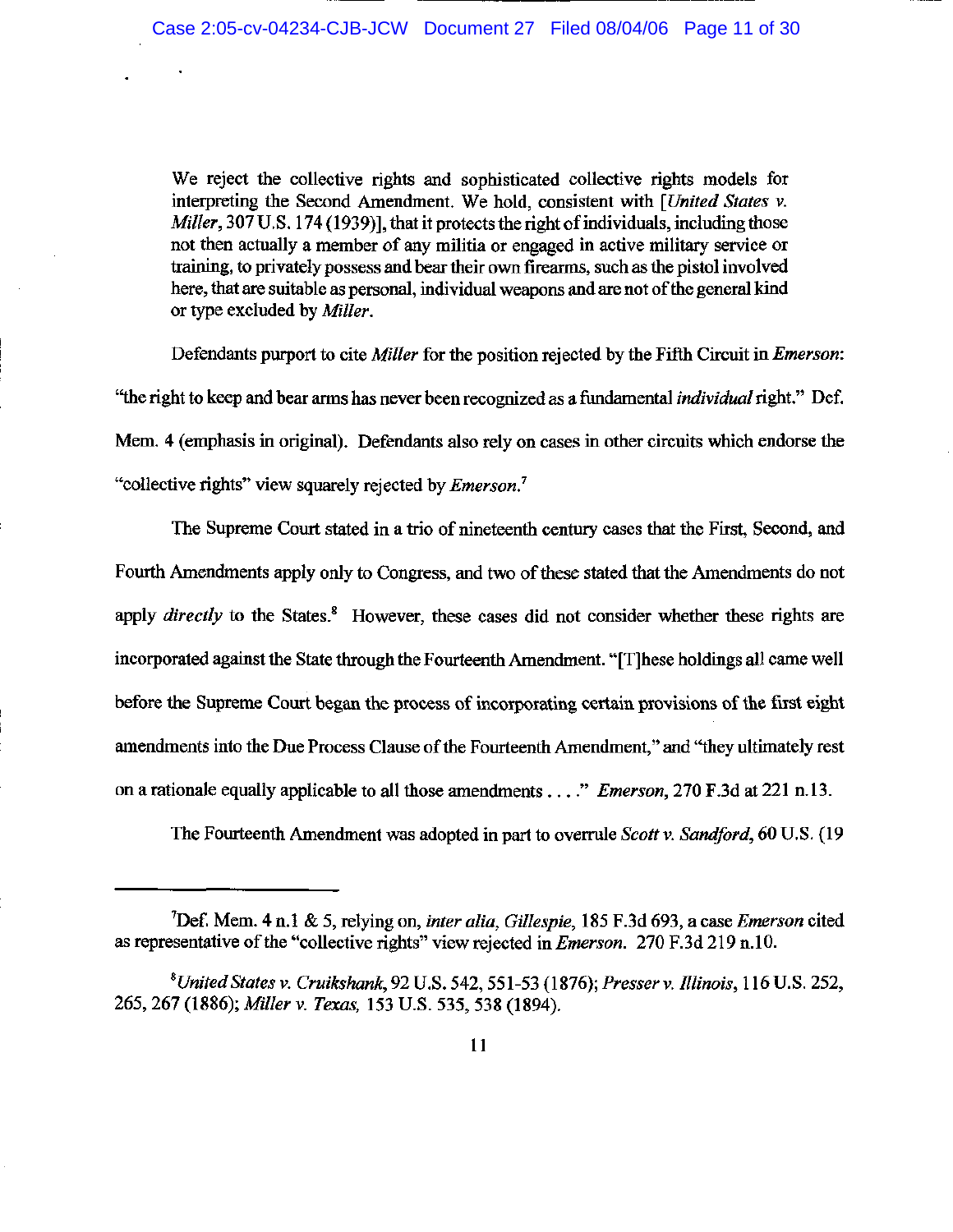How.) 393, 417 (1857), which held that African Americans were not citizens – for if they were, they would have the rights to "full liberty of speech" and "to keep and carry arms wherever they went." After the Civil War, Southern States and localities reenacted the Slave Codes as the Black Codes, including prohibitions on blacks from possessing firearms.<sup>9</sup> Senator Jacob Howard, introducing the Fourteenth Amendment in 1866, explained that its purpose was to protect "personal rights" such as "the right to keep and bear arms." Cong. Globe, 39th Cong., 1st Sess., 2765 (May 23, 1866).<sup>10</sup>

Congress recognized in the Freedmen's Bureau Act, passed by over two-thirds of the same Congress which proposed the Fourteenth Amendment, the right to "full and equal benefit of all laws and proceedings concerning personal liberty, personal security, and ... estate, real and personal, including the constitutional right to bear arms." Ch. 200, 14 Stat. 176, § 14 (1866). The Fourteenth Amendment protects from State infringement the "indefeasible right of personal security, personal liberty and private property," *Griswold v. Connecticut*, 381 U.S. 479, 484-485 n.<sup>\*</sup> (1965) – the very rights the Amendment's Framers declared, in the Freedmen's Bureau Act, included the right to bear arms. The Freedmen's Bureau and Civil Rights Acts of 1866 and the Fourteenth Amendment had

<sup>&</sup>lt;sup>9</sup>E.g., Cong. Globe, 39th Cong., 1st Sess. 517 (Jan. 29, 1866) (quoting ordinance of Opelousas, Louisiana).

<sup>&</sup>lt;sup>10</sup>The historical record "indicates that it was widely recognized that the right to keep and bear arms was to be protected by the Civil Rights Act and the Fourteenth Amendment, and that that right was understood to belong to individuals." Office of Legal Counsel, U.S. Department of Justice, "Whether the Second Amendment Secures an Individual Right" (2004), http://www.usdoj.gov/olc/secondamendment2.htm. See notes 411-422 and accompanying text, citing Halbrook, Freedmen, the Fourteenth Amendment, & the Right to Bear Arms, 1866-1876  $(1998).$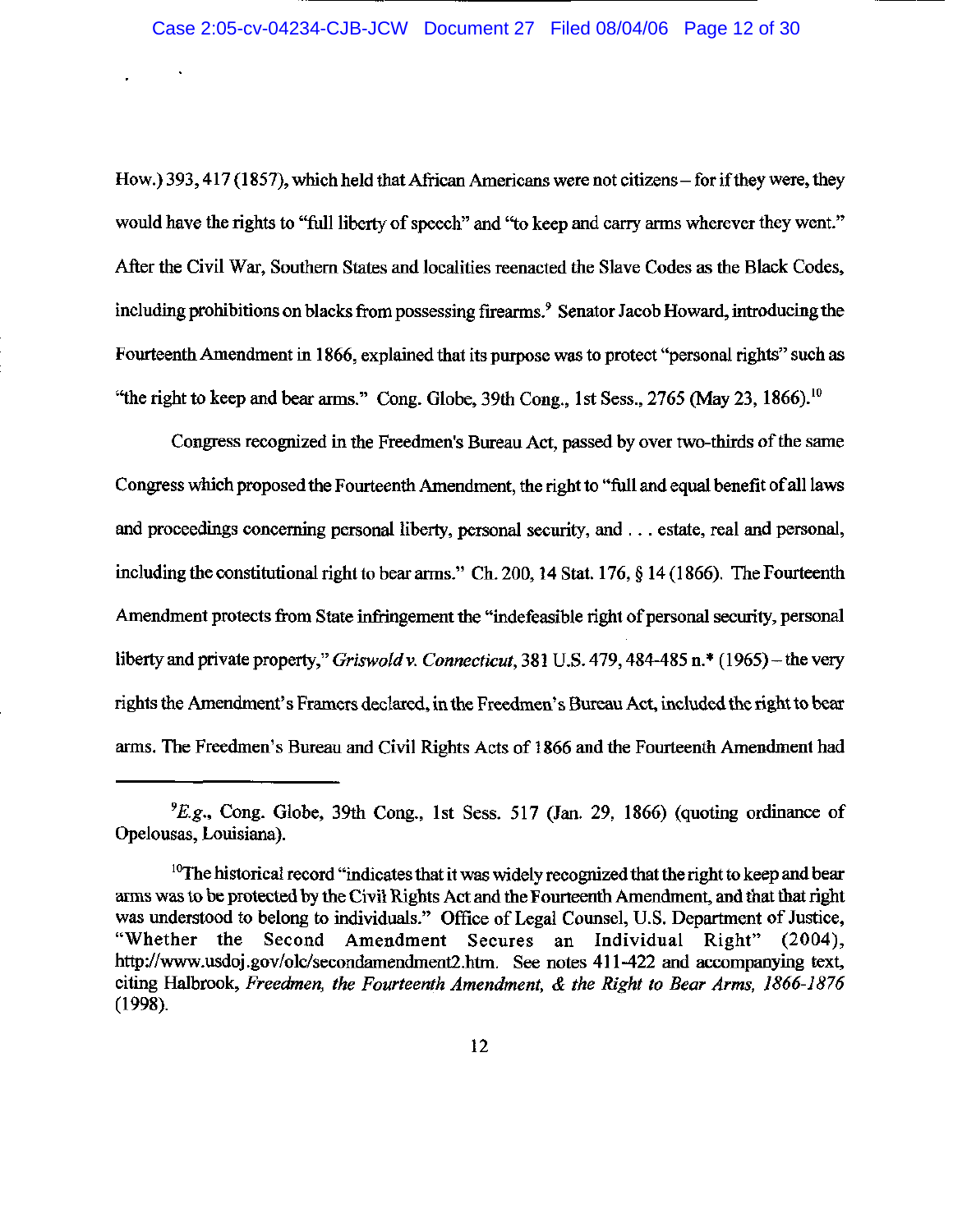common origins and purposes.<sup>11</sup>

United States v. Cruikshank, 92 U.S. 542 (1876), involved alleged private criminal violation of First and Second Amendment rights of black freedmen under the federal Enforcement Act, and did not involve State action. Justice Bradley, sitting as Circuit Judge, stated of the Fourteenth Amendment: "Grant that this prohibition now prevents the states from interfering with the right to assemble," but stated of that issue and of the "conspiracy to interfere with certain citizens in their right to bear arms": "In none of these counts is there any averment that the state had, by its laws interfered with any of the rights referred to ..." United States v. Cruikshank, 25 Fed.Cas. 707, 714-15 (C.C.D.La. 1874).

Since no State action was involved, the Supreme Court never considered in Cruikshank whether the Fourteenth Amendment protected First and Second Amendment freedoms. It noted that the rights "peaceably to assemble" and "of bearing arms for a lawful purpose" long antedated the Constitution, but that the First and Second Amendments protected those rights from "encroachment" or from "be[ing] infringed by Congress," not by private individuals. 92 U.S. at 552-53. For protection of these and other rights from private violence, citizens must rely on the States. Id. Cruikshank did not refer to encroachment or infringement by the States, as that was not involved in the case.

 ${}^{11}E.g., Hurd v. Hodge, 334 U.S. 24, 32 (1948); Georgia v. Rachel, 384 U.S. 780, 796-97 &$ n.26 (1966); City of Greenwood v. Peacock, 384 U.S. 808, 817 n.11 (1966); Jones v. Alfred H. Mayer Co., 392 U.S. 409, 423-26 (1968).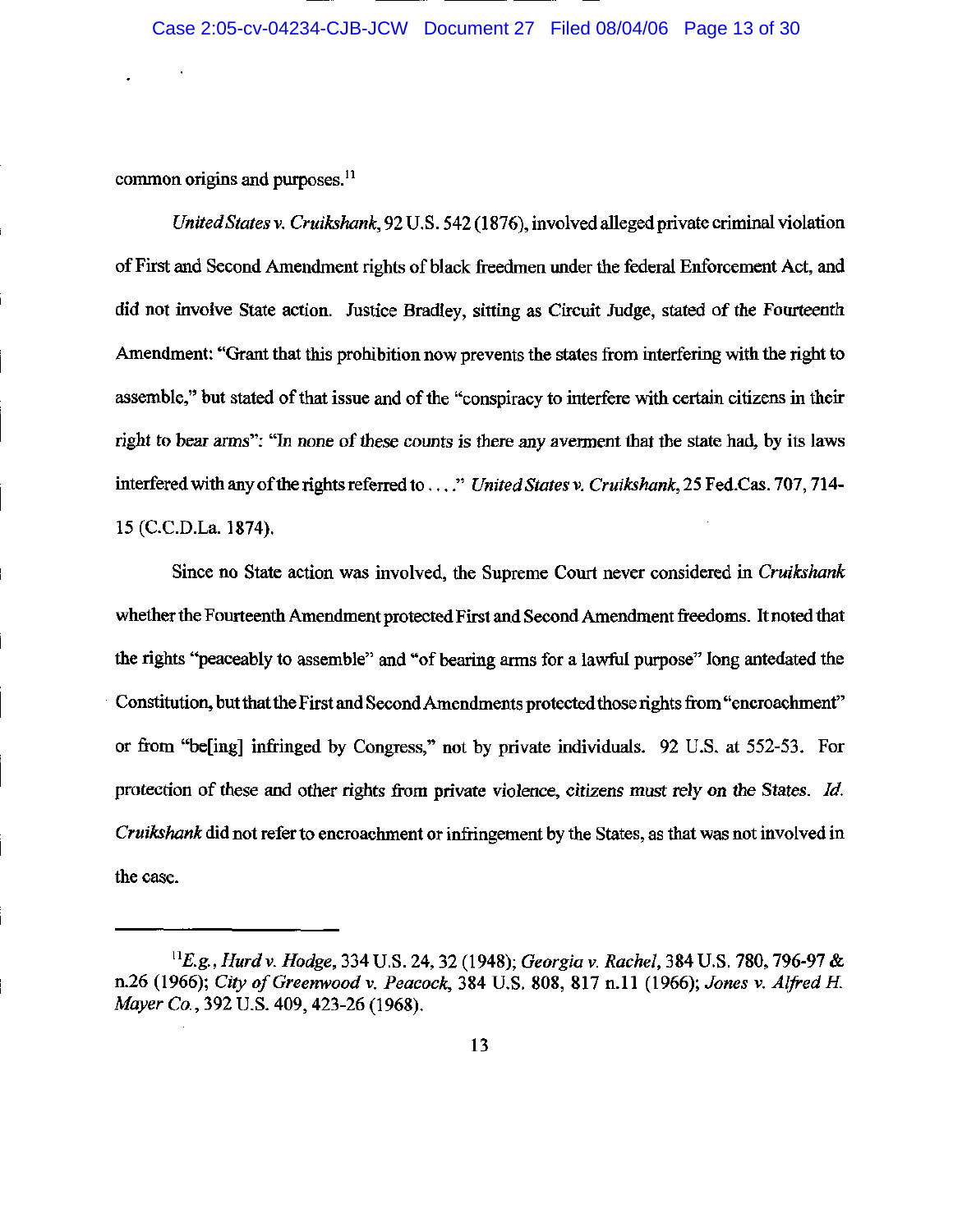Cruikshank's only mention of the Fourteenth Amendment was the rejection of a due process right against false imprisonment and murder by private citizens, for the Amendment's due process clause "adds nothing to the rights of one citizen as against another. It simply furnishes an additional guaranty against any encroachment by the State upon the fundamental rights which belong to every citizen as a member of society." Id. at 554.

Presser v. Illinois, 116 U.S. 252, 265-68 (1886), held that requiring a permit for an armed march in a city did not violate the rights to associate or to bear arms, and that in any event the First and Second Amendments did not apply to the States.<sup>12</sup> Presser did not consider whether the Fourteenth Amendment protects those rights by incorporating them.

Miller v. Texas, 153 U.S. 535, 538-39 (1894), rejected direct application of the Second and Fourth Amendments to the States, but refused to consider whether those Amendments were incorporated into the Fourteenth Amendment:

And if the fourteenth amendment limited the power of the states as to such rights, as pertaining to citizens of the United States, we think it was fatal to this claim that it was not set up in the trial court... A privilege or immunity under the constitution of the United States cannot be set up here ... when suggested for the first time in a petition for rehearing after judgment.

Had the issue of incorporation been decided previously, the Court would have so stated, rather than refusing to consider it because it had not been raised below. None of the authorities cited by Defendants seem cognizant that Cruikshank decided only that Bill of Rights guarantees do not

 $12$ See id. at 265 ("the amendment is a limitation upon the power of Congress and the National government, and not upon that of the States,").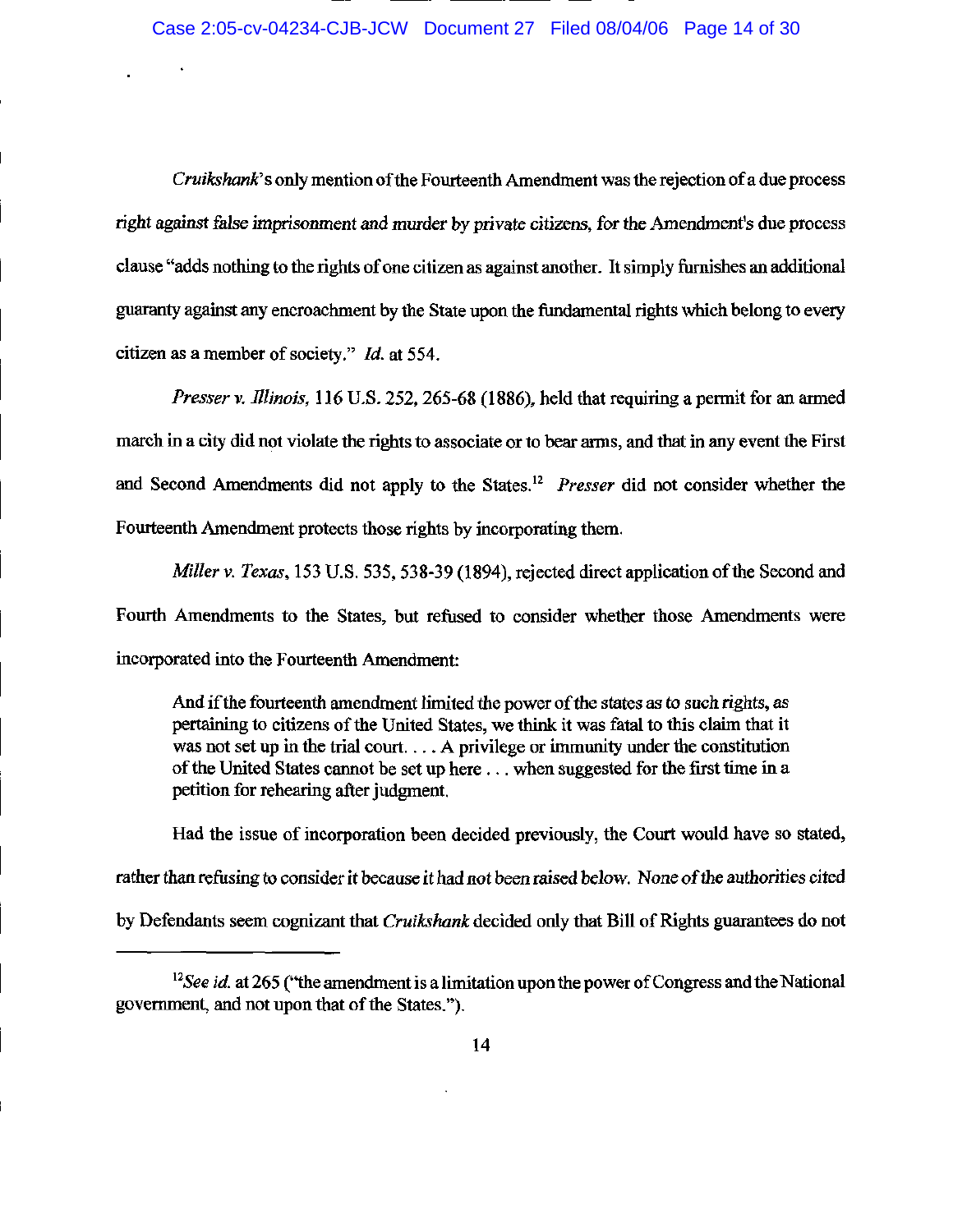provide protection from private violation, or acknowledge that Presser and Miller v. Texas decided only that such guarantees do not apply directly to the States, but did not consider whether the Fourteenth Amendment protects the rights set forth in these guarantees.<sup>13</sup> Def. Mem. 2-4.

The Supreme Court has never questioned the fundamental character of the substantive guarantees of the Bill of Rights. Robertson v. Baldwin, 165 U.S. 275, 281-82 (1897), stated of "the freedom of speech and of the press" and "the right of the people to keep and bear arms" that "the law is perfectly well settled that the first ten Amendments to the constitution, commonly known as the Bill of Rights, were not intended to lay down any novel principles of government, but simply to embody certain guaranties and immunities which we inherited from our English ancestors . . . ."

More recently, United States v. Verdugo-Urquidez, 494 U.S. 259, 265 (1990), explained:

"The people" seems to have been a term of art employed in select parts of the Constitution.... The Second Amendment protects "the right of the people to keep and bear Arms,".... See also U.S. Const., Amdt. 1, ("Congress shall make no law  $\ldots$  abridging  $\ldots$  the right of the people peaceably to assemble")... While this textual exeges is by no means conclusive, it suggests that "the people" protected by the Fourth Amendment, and by the First and Second Amendments, ... refers to a class of persons who are part of a national community  $\dots$ 

As an individual liberty explicitly guaranteed in the Bill of Rights, the right to arms is

<sup>&</sup>lt;sup>13</sup>Defendants note an NRA amicus curiae brief in the Supreme Court in an unrelated case which states that the Court should settle the issue of whether the Second Amendment is incorporated into the Fourteenth. Def. Br. 4. Yet since the issue is unsettled in the Fifth Circuit, which would likely hold in the affirmative, it is appropriate for this Court to rule on the issue in the first instance.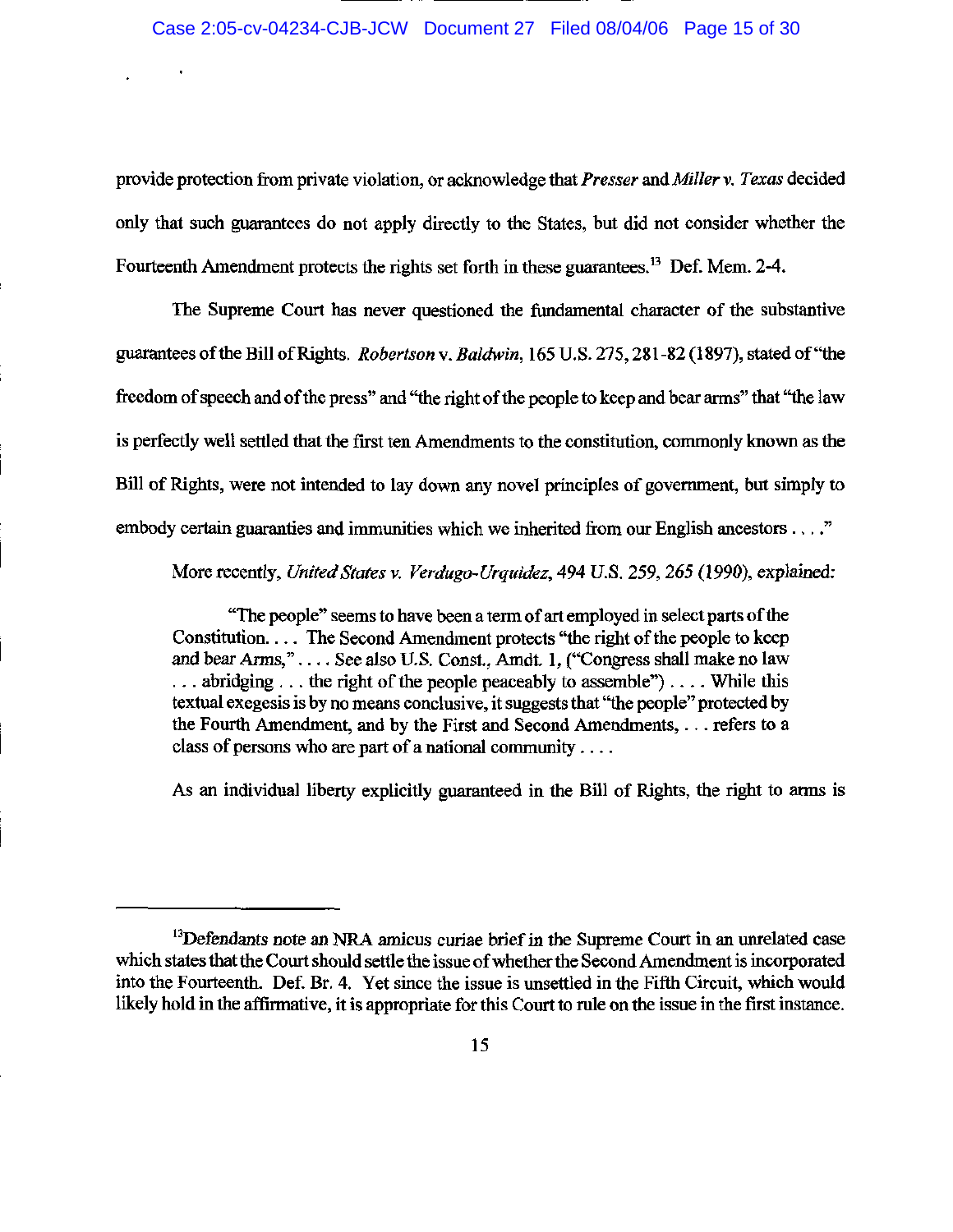fundamental.<sup>14</sup> No constitutional right is "less 'fundamental' than" others, and "we know of no

principled basis on which to create a hierarchy of constitutional values . . . " Valley Forge Christian

College v. Americans United for Separation of Church & State, Inc., 454 U.S. 464, 484 (1982).

Planned Parenthood of Southeastern Penn. v. Casey, 505 U.S. 833, 847 (1992), noted that

"all fundamental rights comprised within the term liberty are protected by the Federal Constitution

from invasion by the States." The Court added:

Neither the Bill of Rights nor the specific practices of States at the time of the adoption of the Fourteenth Amendment marks the outer limits of the substantive sphere of liberty which the Fourteenth Amendment protects. . . . As the second Justice Harlan recognized:

"[T] he full scope of the liberty guaranteed by the Due Process Clause cannot be found in or limited by the precise terms of the specific guarantees elsewhere provided in the Constitution . . . [such as] the freedom of speech, press, and religion; the right to keep and bear arms  $\dots$ . It is a rational continuum which, broadly speaking, includes a freedom from all substantial arbitrary impositions and purposeless restraints  $\ldots$ ."

Id. at 841 (citation omitted).

Based on the above Fifth Circuit and Supreme Court precedents, this Court should hold that

Count One states a claim on which relief may be granted. It is likely that these courts, if faced

squarely with the issue, would decide that the Second Amendment right to keep and bear arms is

protected from State infringement through incorporation in the Fourteenth Amendment.

### C. Supplemental Jurisdiction Exists Under the State Guarantee

<sup>&</sup>lt;sup>1444</sup>The key to discovering whether [a right] is 'fundamental'" is whether it is "explicitly or implicitly guaranteed by the Constitution." San Antonio Independent School District v. Rodriguez, 411 U.S. 1, 33 (1973).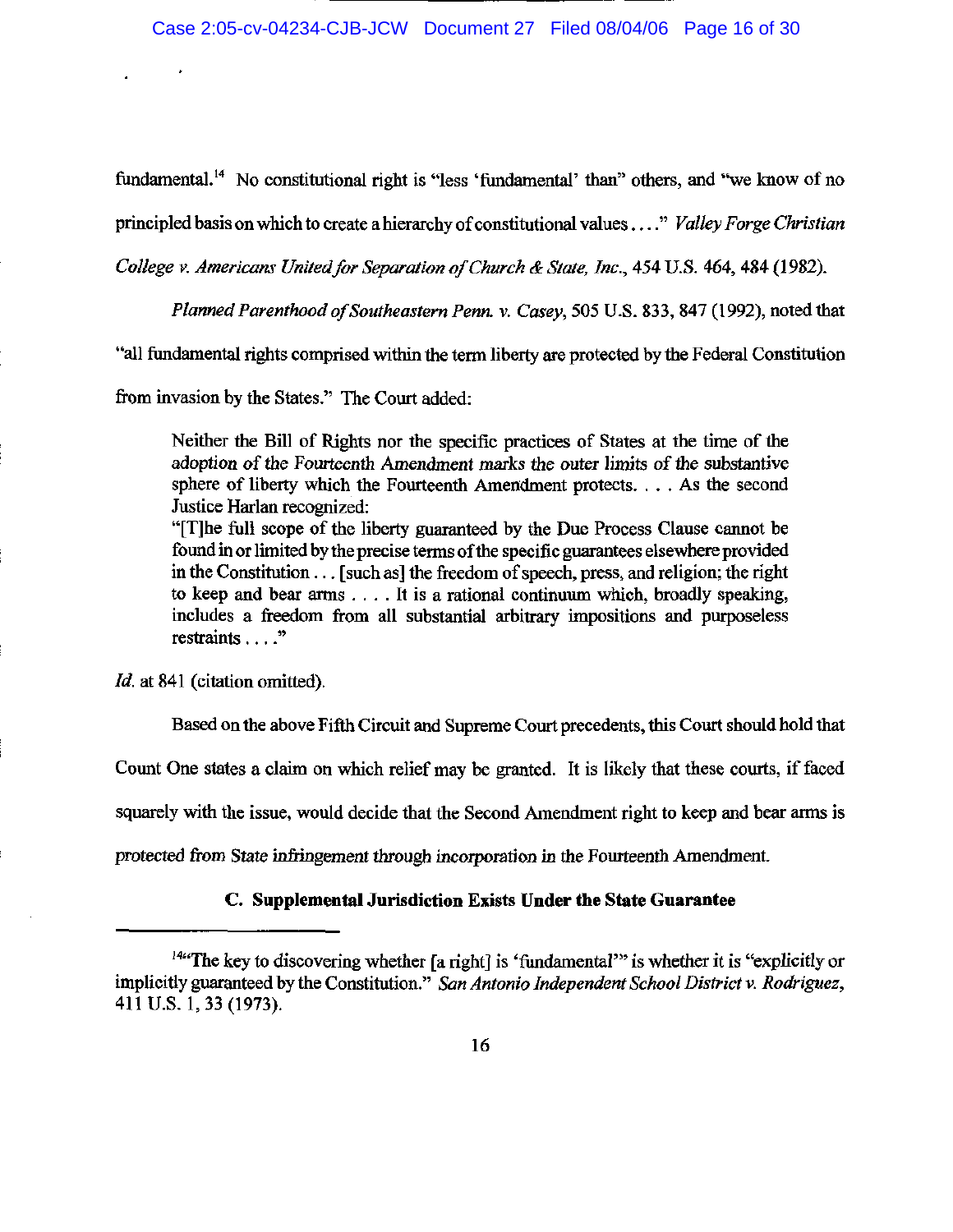Article I, § 11, of the Louisiana Constitution provides: "The right of each citizen to keep and bear arms shall not be abridged, but this provision shall not prevent the passage of laws to prohibit the carrying of weapons concealed on the person." Defendants fail to mention this component of Count One in their motion to dismiss, other than to assert that the Second Amendment claim is defective, and thus "all of plaintiffs' claims should be dismissed." Def. Mem. 2.

This court has supplemental jurisdiction over Count One. "[W] hen a court grants a motion to dismiss for failure to state a federal claim, the court generally retains discretion to exercise supplemental jurisdiction, pursuant to 28 U.S.C. §1367, over pendent state-law claims." Arbaugh, 126 S.Ct. at 1244-45. It need not be decided whether to decline supplemental jurisdiction unless and until "the district court has dismissed all claims over which it has original jurisdiction  $\ldots$ ." 28 U.S.C.  $\S$  1367(c)(3). At that point the court "must consider judicial economy, convenience, fairness, and comity in deciding whether to exercise supplemental jurisdiction over remaining state law claims." Metropolitan Wholesale Supply, Inc. v. M/V Royal Rainbow, 12 F.3d 58, 61 (5<sup>th</sup> Cir. 1994).<sup>15</sup>

Defendants had no authority to abridge the right of law-abiding citizens to keep and bear arms. "The Constitutions of the United States and Louisiana give us the right to keep and bear arms. It follows, logically, that to keep and bear arms gives us the right to use the arms for the intended purpose for which they were manufactured." McKellar v. Mason, 159 So.2d 700, 702 (La. App. 7

<sup>&</sup>lt;sup>15</sup>See Newport Limited v. Sears, Roebuck & Co., 941 F.2d 302, 307-08 (5<sup>th</sup> Cir. 1991); Ingram Corporation v. J. Ray McDermott & Co., Inc., 698 F.2d 1295, 1317-20 (5<sup>th</sup> Cir. 1983).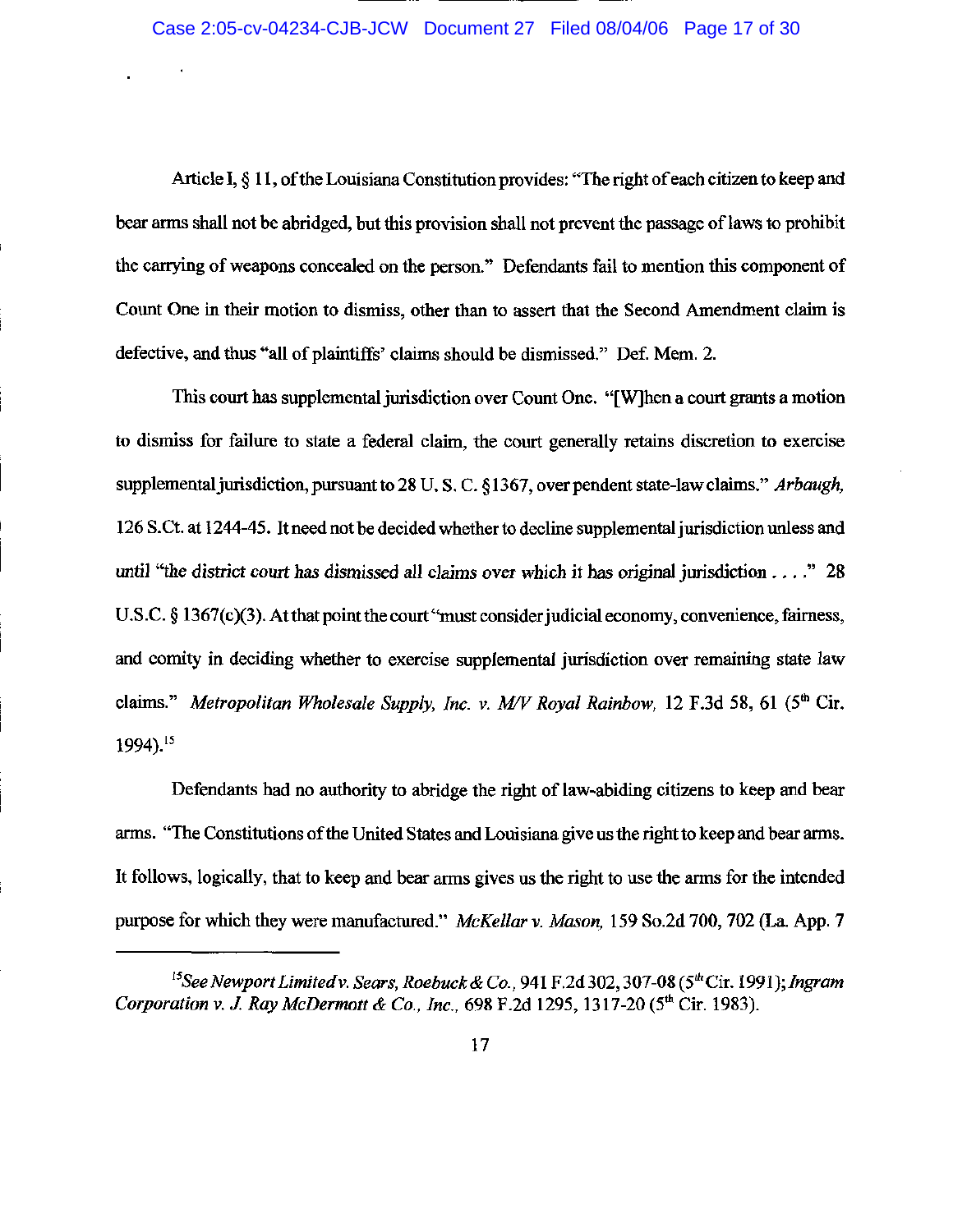Cir. 1964) (upholding right to defend home), aff'd, 245 La. 1075, 162 So.2d 571 (1964) (table).

At the Constitutional Convention of 1973, where the current version of Art. I,  $\S$  11, was framed, Delegate John L. Avant, sponsor of the guarantee, noted its purpose to protect "the right to carry a firearm in your automobile, in your boat, or keep one in your place of business." VII Records of the Louisiana Constitutional Convention of 1973: Convention Transcripts, 45th day at 1211. Criminals are deterred knowing "that that store owner, or that homeowner, or that citizen, is in all probability armed and prepared to defend himself."  $Id$ <sup>16</sup> Similarly, Delegate Hayes noted the folly of "disarming everybody so the criminals could just have a heyday knowing that you have nothing to protect yourself with." *Id.* at 1216. That is what occurred here as a result of the policies of Defendants, who purported to suspend constitutional rights.

"[I] The is reasonable . . . to regulate the possession of firearms for a limited period of time by citizens who have committed certain specified serious felonies." State v. Amos, 343 So.2d 166, 168 (La. 1977). That is not the case regarding law-abiding citizens. See State v. Williams, 735 So.2d 62, 70 (La. App. 5 Cir. 1999) (denying that narcotics trafficker "has the equal right to possess or bear arms as does the law-abiding citizen.") (emphasis added).<sup>17</sup>

<sup>&</sup>lt;sup>16</sup>Delegate Tapper supported the guarantee to preclude restrictions on "the possession of firearms and weapons for the defense of the innocent people so that a man cannot have a weapon in his business place to protect himself, so that you cannot have a weapon in your home to protect yourself...."  $Id.$  at 1213.

<sup>&</sup>lt;sup>17</sup>See also State v. Blanchard, 776 So.2d 1165, 1173 (La. 2001) ("The requirement of a nexus between the firearm and the drug offense eliminates the risk that the statute will reach noncriminal or constitutionally protected activity without lessening the state's legitimate penal purpose.").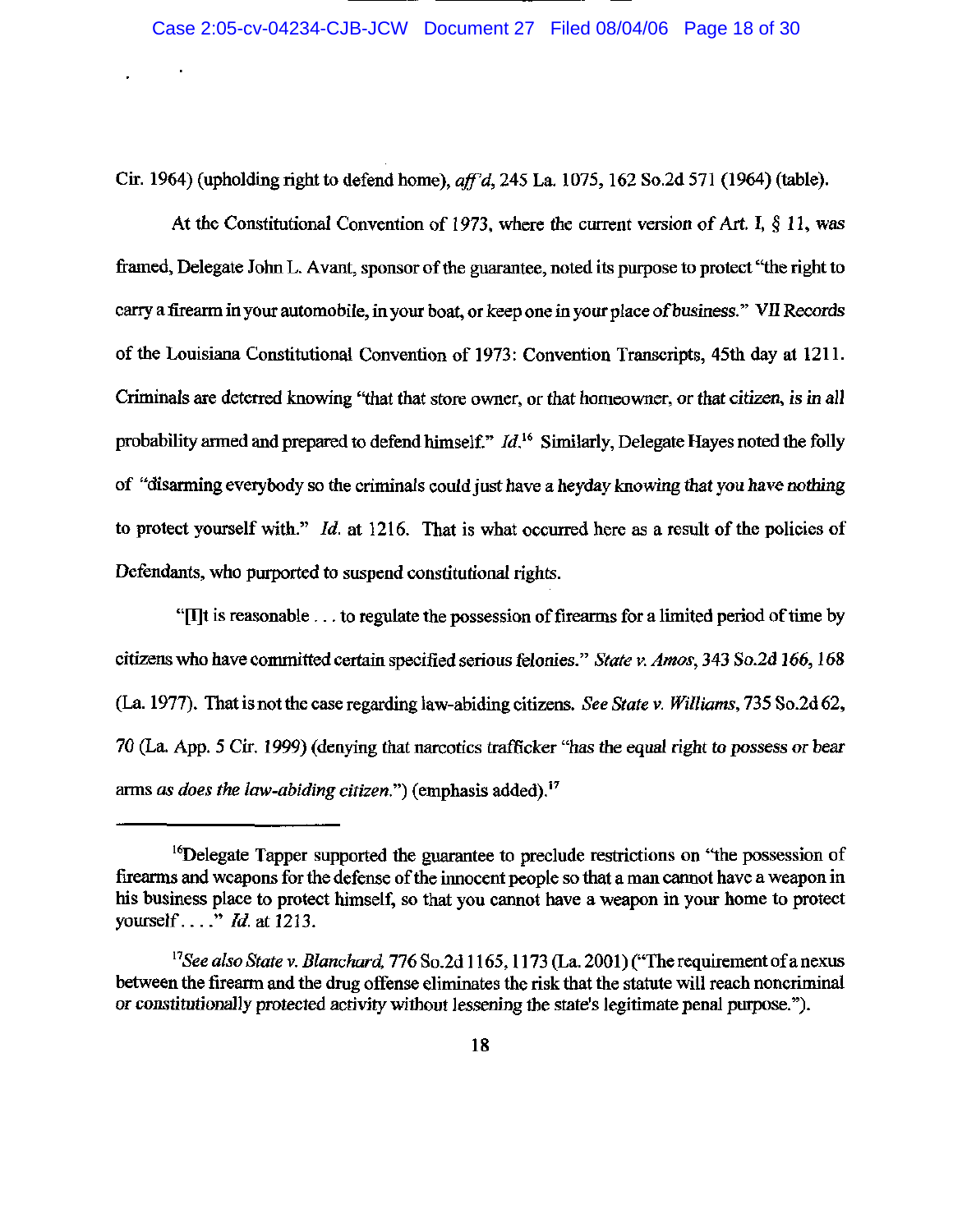The state may regulate "the carrying of weapons concealed on the person," Art. I,  $\S 11$ , or require the registration of certain narrowly-defined arms.<sup>18</sup> However, a total ban on and confiscation of all firearms in all places, including the home, is plainly unconstitutional.<sup>19</sup>

Defendants argue that "the states, and by extension their political subdivisions, are free to proscribe the possession of firearms" under their emergency powers. Def. Mem. 5. No such emergency powers exist or were invoked here. Designated officials may only "Suspend or limit the sale, dispensing, or transportation of . . . firearms,"<sup>20</sup> not prohibit possession thereof. Moreover, "Nothing in this Chapter shall be interpreted to diminish the rights guaranteed to all persons under the Declaration of Rights of the Louisiana Constitution or the Bill of Rights of the United States Constitution." LSA-R.S. 29:736(D).<sup>21</sup>

The governor's declaration of an emergency may authorize chief law enforcement officers to promulgate orders, to be effective for only five days, "Regulating and controlling the possession,

<sup>20</sup>LSA-R.S. § 29:724.D(8), 29:737(B)(7).

<sup>21</sup>Defendants' also cite Home Rule Charter of the City of New Orleans, § 4-206(3)(d), but that only authorizes the mayor to declare an emergency, not to confiscate firearms.

<sup>&</sup>lt;sup>18</sup>State v. Hamlin, 497 So.2d 1369, 1371 (La. 1986) (sawed-off shotguns).

<sup>&</sup>lt;sup>194</sup> If the constitutional right to keep and bear arms for security is to mean anything, it must, as a general matter, permit a person to possess, carry, and sometimes conceal arms to maintain the security of his private residence . . . ." State v. Hamdan, 2003 Wis. 113, 665 N.W.2d 785, 808 (2003). "The right of defense of self, property and family is a fundamental part of our concept of ordered liberty.... For many, the mere possession of a firearm in the home offers a source of security." Arnold v. Cleveland, 616 N.E.2d 163, 169-70 (Ohio 1993).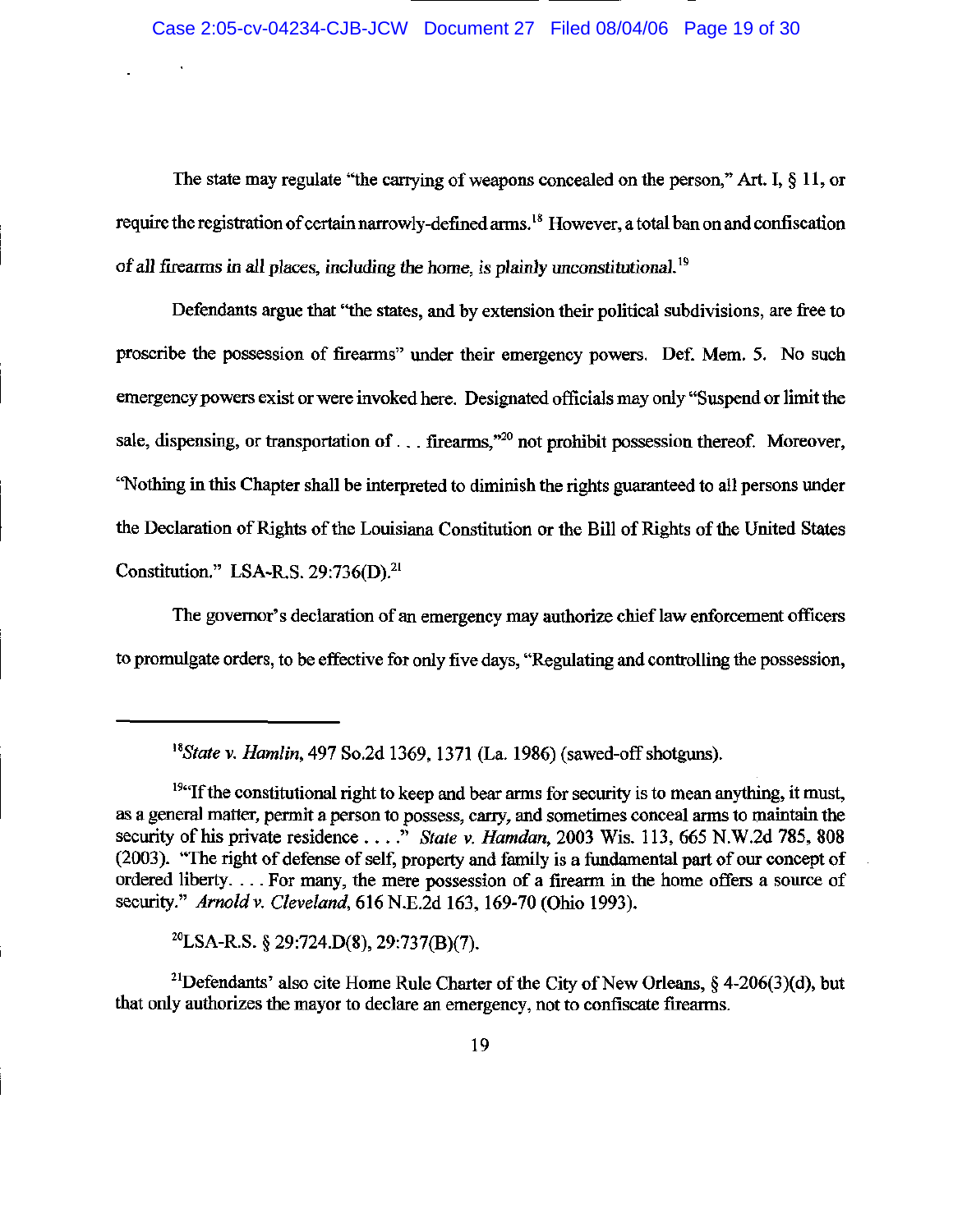storage, display, sale, transport and use of firearms . . . . " LSA-R.S. § 14:329.6.A(6). That does not authorize a prohibition on firearms possession,  $22$  and may not be interpreted to violate constitutional guarantees. $23$ 

To clarify, H.B. 760 was signed into law on June 8, 2006,  $24$  declaring that the above emergency powers shall not "authorize the seizure or confiscation of any firearm . . . from any individual who is lawfully carrying or possessing the firearm . . . ." An exception exists for a peace officer to "disarm an individual if the officer reasonably believes it is immediately necessary for the protection of the officer or another individual." The officer must "return the firearm to the individual before discharging that individual unless the officer arrests that individual for engaging in criminal activity, or seizes the firearm as evidence pursuant to an investigation for the commission of a crime." Id.

In sum, in addition to stating a federal claim under U.S. Const., Amends. II and XIV, Count One states a claim on which relief may be granted under Article I, § 11, of the Louisiana Constitution over which this Court has supplemental jurisdiction.

<sup>&</sup>lt;sup>22</sup>In contrast to "regulating and controlling" firearms, that section refers to "*Prohibiting* the sale and distribution of alcoholic beverages." § 14:329.6.A(4) (emphasis added).

<sup>&</sup>lt;sup>23</sup>"[W] here a statute is susceptible of two constructions, by one of which grave and doubtful constitutional questions arise and by the other of which such questions are avoided, our duty is to adopt the latter." United States ex rel. Attorney General v. Delaware & Hudson Co., 213 U.S. 366, 408 (1909).

 $^{24}$ Act 275, 2006 Regular Session.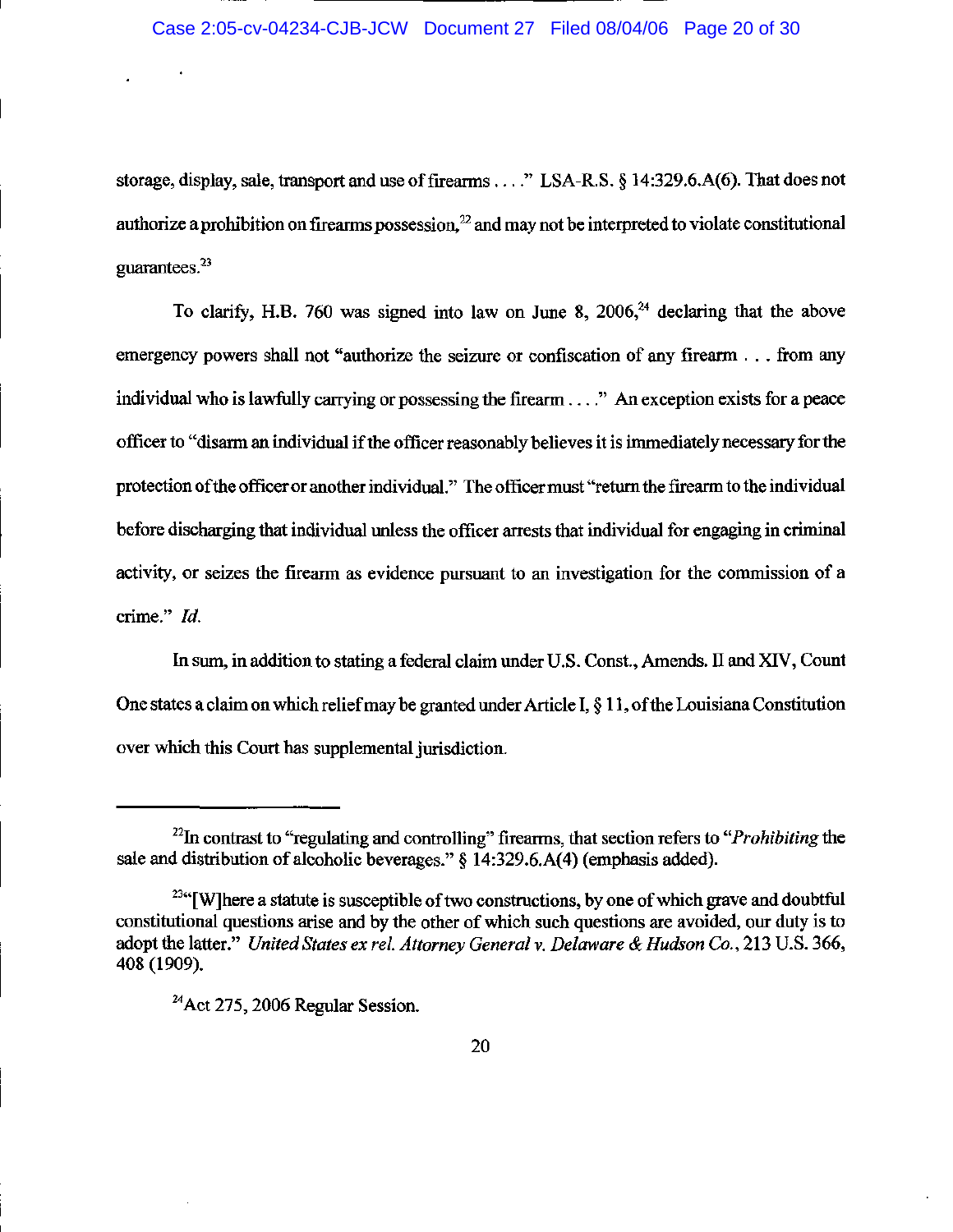# II. DEPRIVATION OF LIBERTY AND PROPERTY WITHOUT DUE PROCESS (COUNT TWO)

The Fourteenth Amendment to the United States Constitution provides that no State shall deprive any person of life, liberty, or property without due process of law. Count Two alleges that the firearms confiscated by Defendants constituted private property which was lawfully possessed by Plaintiffs pursuant to State and Federal law. Moreover, the manner in which Plaintiffs kept, bore, and possessed such property constituted liberty interests recognized by State and Federal law. Compl. 128. This Court has federal subject matter jurisdiction over this count, which states a claim on which relief may be granted. No basis exists for Defendants' bald assertion, without explanation, that "none of these other claims stands without their Second Amendment claim." Def. Mem. 2.

The liberty and property interests at issue here are recognized by La. Const., Art. I,  $\S$  11, which guarantees the right to keep and bear arms; LSA-R.S. § 40:1379.3(B), which provides for a permit which "shall grant authority to a citizen to carry a concealed handgun on his person" and which may be revoked only according to specified procedures; by State law allowing the possession and open carrying of firearms;<sup>25</sup> and LSA-R.S. 40:1796, which prohibits local regulation "more restrictive than state law" of firearms possession and transportation. State law also generally respects personal freedom and private property.<sup>26</sup>

<sup>&</sup>lt;sup>25</sup>State law prohibits only "the intentional concealment of any firearm . . . on one's person. ..." R.S. § 14:95. See State v. Fluker, 311 So.2d 863, 866 (La. 1975) (gun in open view lawful).

<sup>&</sup>lt;sup>26</sup>"Every person has the right to acquire, own, control, use, enjoy, protect, and dispose of private property." La. Const., Art. I, § 4(A). "Personal effects, other than contraband, shall never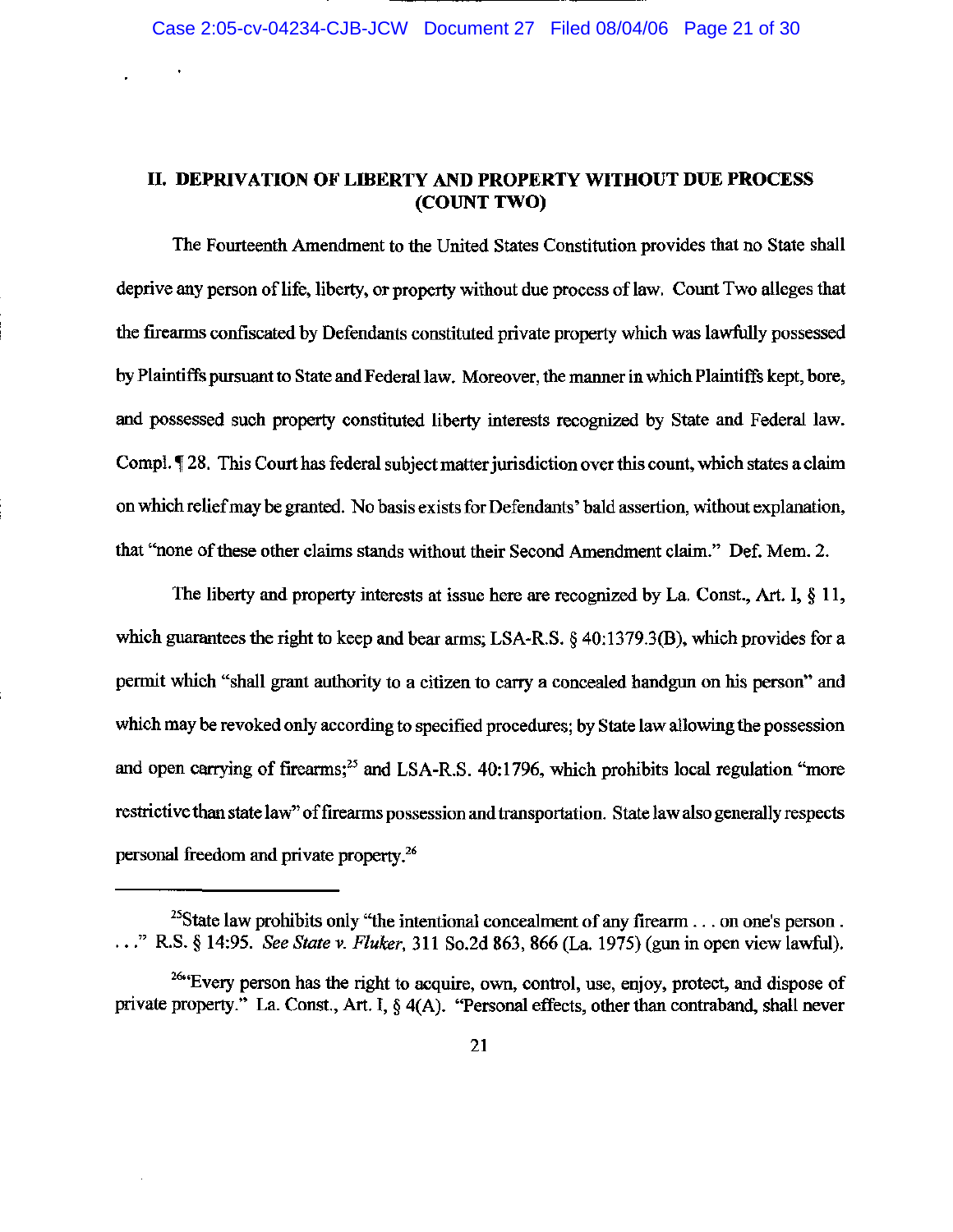Federal law provides: "Notwithstanding . . . any rule or regulation of a State or any political subdivision thereof, any person who is not prohibited by this chapter" from receipt of a firearm "shall be entitled to transport a firearm for any lawful purpose from any place where he may lawfully possess and carry such firearm to any other place where he may lawfully possess and carry such firearm . . . . " 18 U.S.C. § 926A (requiring only that the firearm be unloaded and inaccessible).

Defendants deprived plaintiffs of liberty and property interests recognized by the above provisions when they ordered the confiscation of firearms from their lawful possessors in their homes, businesses, automobiles, boats, and otherwise.

"State-created liberty and property interests, including the right to bear arms for defense and security, are protected by the Due Process Clause." Peoples Rights Organization v. City of Columbus, 925 F. Supp. 1254, 1269 (S.D. Ohio 1996), aff'd in part & rev'd in part on other grounds, 152 F.3d 522 (6<sup>th</sup> Cir. 1998). The court cited the following for this proposition: Mills v. Rogers, 457 U.S. 291, 300 (1982);<sup>27</sup> Olim v. Wakinekona, 461 U.S. 238, 249 (1983);<sup>28</sup> and Hewitt

be taken."  $Id.$  (C).

<sup>&</sup>lt;sup>274</sup>Because state-created liberty interests are entitled to the protection of the federal Due Process Clause, ... the full scope of a patient's due process rights may depend in part on the substantive liberty interests created by state as well as federal law." Id.

<sup>&</sup>lt;sup>284</sup>A State creates a protected liberty interest by placing substantive limitations on official discretion." Id.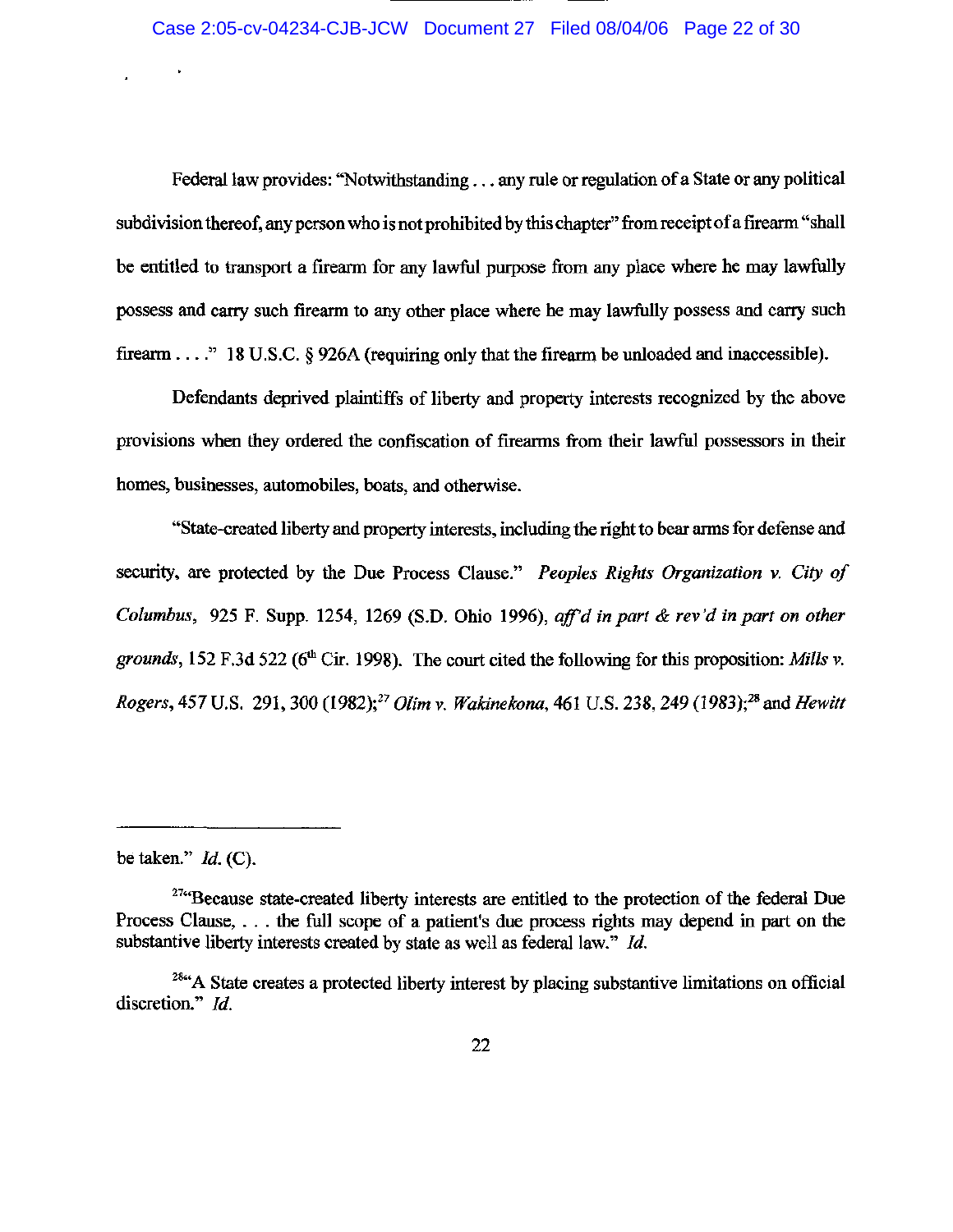v. Helms, 459 U. S. 460, 466 (1983).<sup>29</sup>

Like liberty interests, property interests recognized by State law are also protected by the due process clause. "The Constitution does not create property interests; 'they are created and their dimensions are defined by existing rules or understandings that stem from an independent source such as state law.'... Once a state has conferred a property right, it cannot constitutionally deprive such an interest without appropriate procedural safeguards." Schaper v. City of Huntsville, 813 F.2d 709, 713-14 (5<sup>th</sup> Cir. 1987), quoting *Board of Regents v. Roth*, 408 U.S. 564, 577 (1972).<sup>30</sup>

Applying these precedents to uphold an action under 42 U.S.C. §1983 for interference by local officials with State handgun permits, Kellogg v. City of Gary, 562 N.E.2d 685, 694 (Ind. 1990), held:

This right of Indiana citizens to bear arms for their own self-defense and for the defense of the state is an interest in both liberty and property which is protected by the Fourteenth Amendment to the Federal Constitution.... This interest is one of liberty to the extent that it enables law-abiding citizens to be free from the threat and danger of violent crime. There is also a property interest at stake, for example, in protecting one's valuables when transporting them.  $\ldots$ <sup>31</sup>

<sup>31</sup>See also Rabbitt v. Leonard, 36 Conn. Supp. 108, 413 A.2d 489, 491 (1979) ("a Connecticut citizen, under the language of the Connecticut constitution, has a fundamental right to

<sup>&</sup>lt;sup>29</sup>"Liberty interests protected by the Fourteenth Amendment may arise from two sources--the Due Process Clause itself and the laws of the States." Id.

<sup>&</sup>lt;sup>304</sup>These *[liberty and property]* interests attain this constitutional status by virtue of the fact that they have been initially recognized and protected by state law . . . ." Paul v. Davis, 424 U.S. 693, 710-11 (1976). See Russell v. Harrison, 736 F.2d 283, 288 (5th Cir.1984) (a complaint alleging an arbitrary and capricious deprivation of a property interest states a cause of action under the Due Process Clause).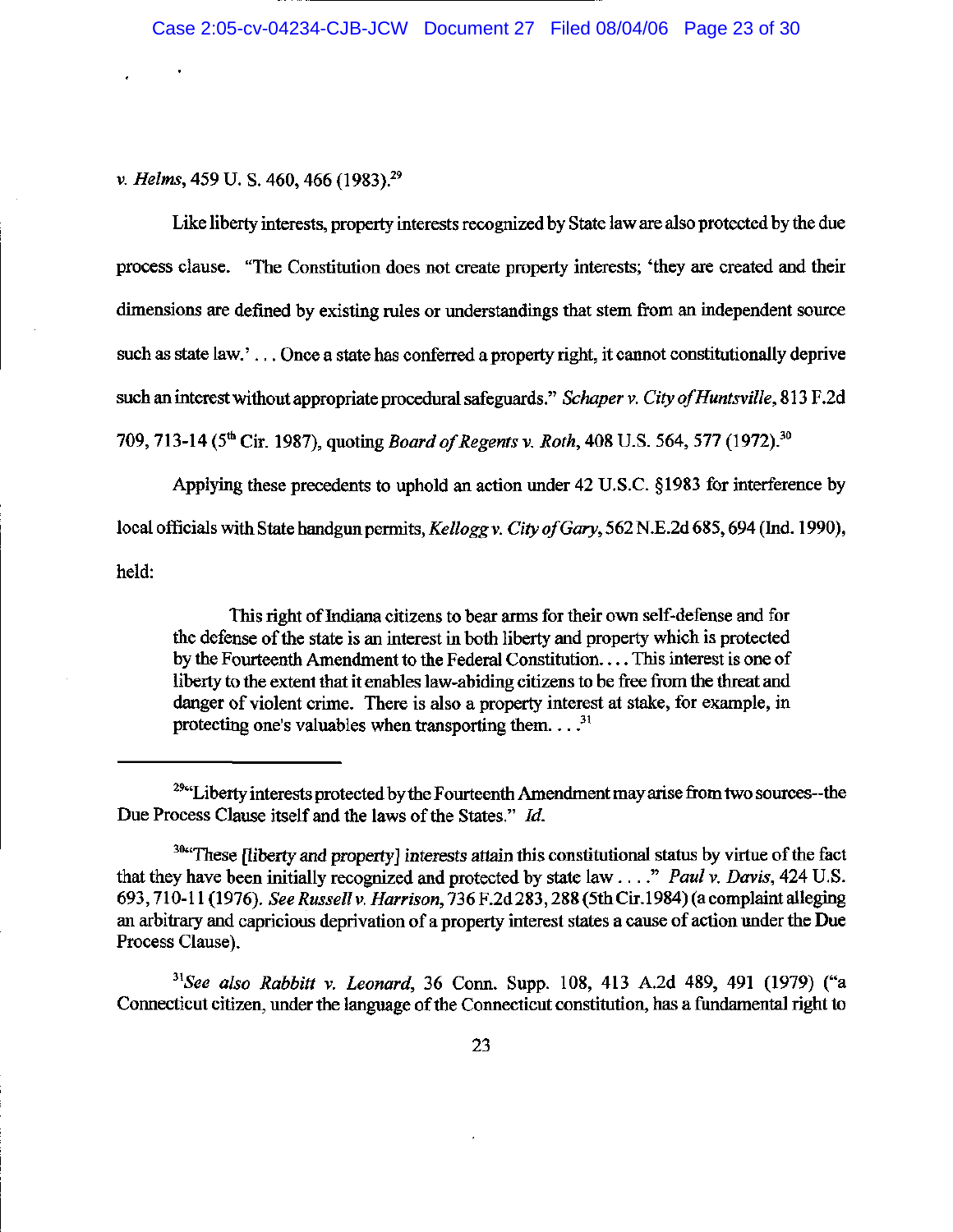"This Court has repeatedly held that municipalities or supervisors may face liability under section 1983 where they breach duties imposed by state or local law." O'Quinn v. Manuel, 773 F.2d 605, 608 (5<sup>th</sup> Cir. 1985). See Augustine v. Doe. 740 F.2d 322, 327 (5<sup>th</sup> Cir. 1984) (complaint adequately alleged that detention of person deprived him of liberty, and seizure of his dog deprived him of property, both without due process).

"The right to defend oneself from a deadly attack is fundamental." United States v. Panter, 688 F.2d 268, 271 (5th Cir. 1982). Defendants here, the very authorities who ordered the disarming of the citizens, have no legal duty to protect them. DeShaney v. Winnebago County Dep't of Social Services, 489 U.S. 189, 197 (1989) ("a State's failure to protect an individual against private violence simply does not constitute a violation of the Due Process Clause.").<sup>32</sup>

Accordingly, by ordering the confiscation and actually confiscating the firearms belonging to Plaintiffs and countless other citizens, Defendants deprived them of liberty and property without due process of law. Count Two adequately alleges federal jurisdiction and states a valid claim.

# III. DENIAL OF EQUAL PROTECTION OF THE LAWS (COUNT THREE)

The Fourteenth Amendment to the United States Constitution provides that no State shall deny to any person the equal protection of the laws. Count Three alleges that at the same time that

bear arms in self-defense, a liberty interest which must be protected by procedural due process").

<sup>&</sup>lt;sup>324</sup>The Due Process Clause is intended to curb governmental abuse of power over the people it governs, not to require state officers to protect the people from each other." Saenz v. Heldenfels Brothers, Inc., 183 F.3d 389 (5th Cir. 1999).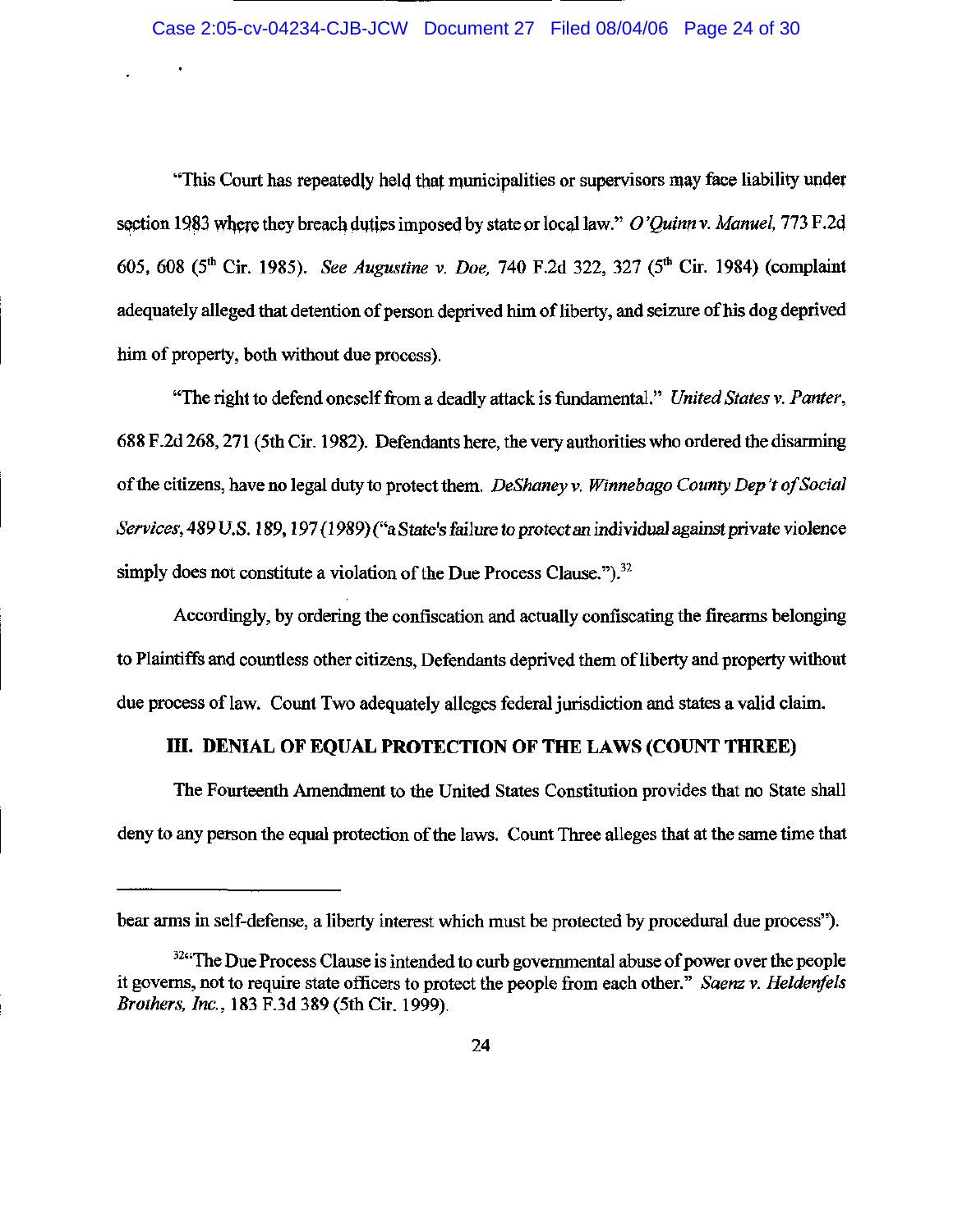Defendants Nagin and Compass instituted and executed their policy of confiscating firearms from Plaintiffs and other law-abiding citizens and thereby prevented them from protecting their moremodest homes, Defendants allowed selected wealthy persons to keep their firearms and/or to retain armed private security personnel to protect their more expensive homes and properties. One's ability to exercise one's rights and to protect life and property depended on whether one had the economic means to retain armed private security personnel. Compl. 133.

Defendants discriminated in favor of the selected few, and against Plaintiffs and the great majority of citizens, solely on the basis of wealth and influence. Defendants thereby denied Plaintiffs and countless other citizens the equal protection of the law. Compl. 134.

This Court has federal subject matter jurisdiction over this count, which states a claim on which relief may be granted. Defendants provide no explanation for their assertion that "none of these other claims stands without their Second Amendment claim." Def. Mem. 2.

Discrimination based on wealth or type of housing as to who may possess firearms violates equal protection. Hetherton v. Sears, Roebuck & Co., 652 F.2d 1152, 1157-58 (3rd Cir. 1981), invalidated a requirement that two freeholders must identify a firearm purchaser, because a state cannot "arbitrarily establish categories of persons who can or cannot buy the weapons." Id. at 1157-

58. Hetherton remarks:

To limit the options of prospective purchasers for guns to a requirement that only people who own real estate can identify the purchasers is not more constitutionally permissible than a requirement that only Catholics or Blacks or Indians can identify purchasers of handguns.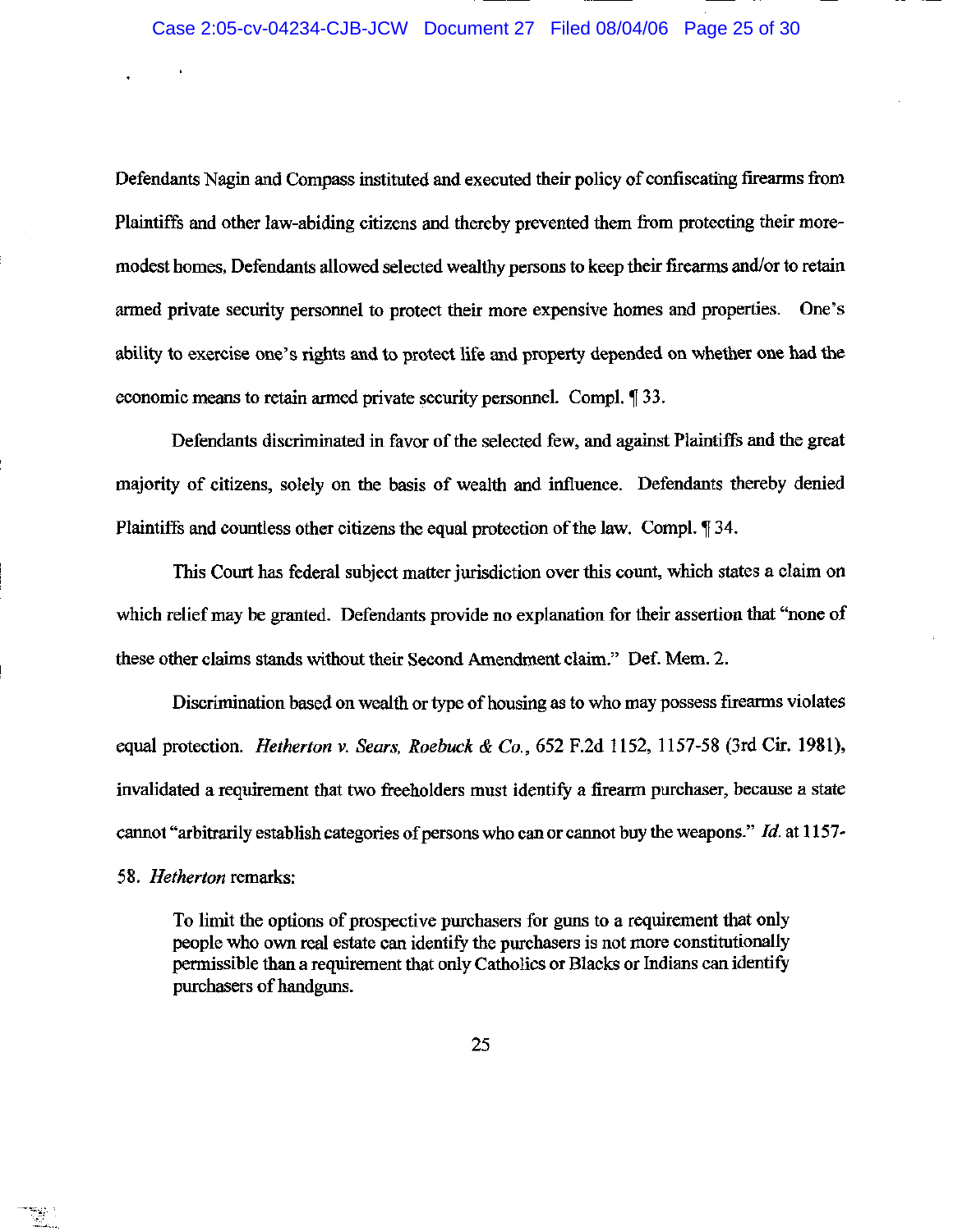*Id.* at 1160.

A less wealthy person who cannot afford a private security service is not more likely to misuse a firearm than is a more wealthy person or a private security guard such person may retain. See Peoples Rights Organization, Inc. v. City of Columbus, 152 F.3d 522, 531-32 (6th Cir. 1998) (invalidating law which allowed some to register and possess certain firearms and prohibited similarly-situated persons from doing so), quoting *Nordlinger v. Hahn*, 505 U.S. 1, 10 (1992) (equal protection clause "keeps governmental decision makers from treating differently persons who are in all relevant respects alike"), and *Romer v. Evans*, 517 U.S. 620, 632 (1996) ("even in the ordinary equal protection case calling for the most deferential of standards, we insist on knowing the relation between the classification adopted and the object to be attained").

Accordingly, this Court has jurisdiction over Count Three, which states a valid claim on which relief may be granted.

### IV. THE RIGHT TO BE SECURE FROM UNREASONABLE **SEARCHES AND SEIZURES (COUNT FOUR)**

The Fourth Amendment to the United States Constitution, which applies to the States through the Fourteenth Amendment, provides in part that "the right of the people to be secure in their persons, houses, papers, and effects, against unreasonable searches and seizures, shall not be violated  $\cdots$   $\cdots$ 

Count Four alleges that Defendants issued or executed orders that persons (including Plaintiffs) be accosted at gunpoint by law enforcement officers and that their persons, homes, boats,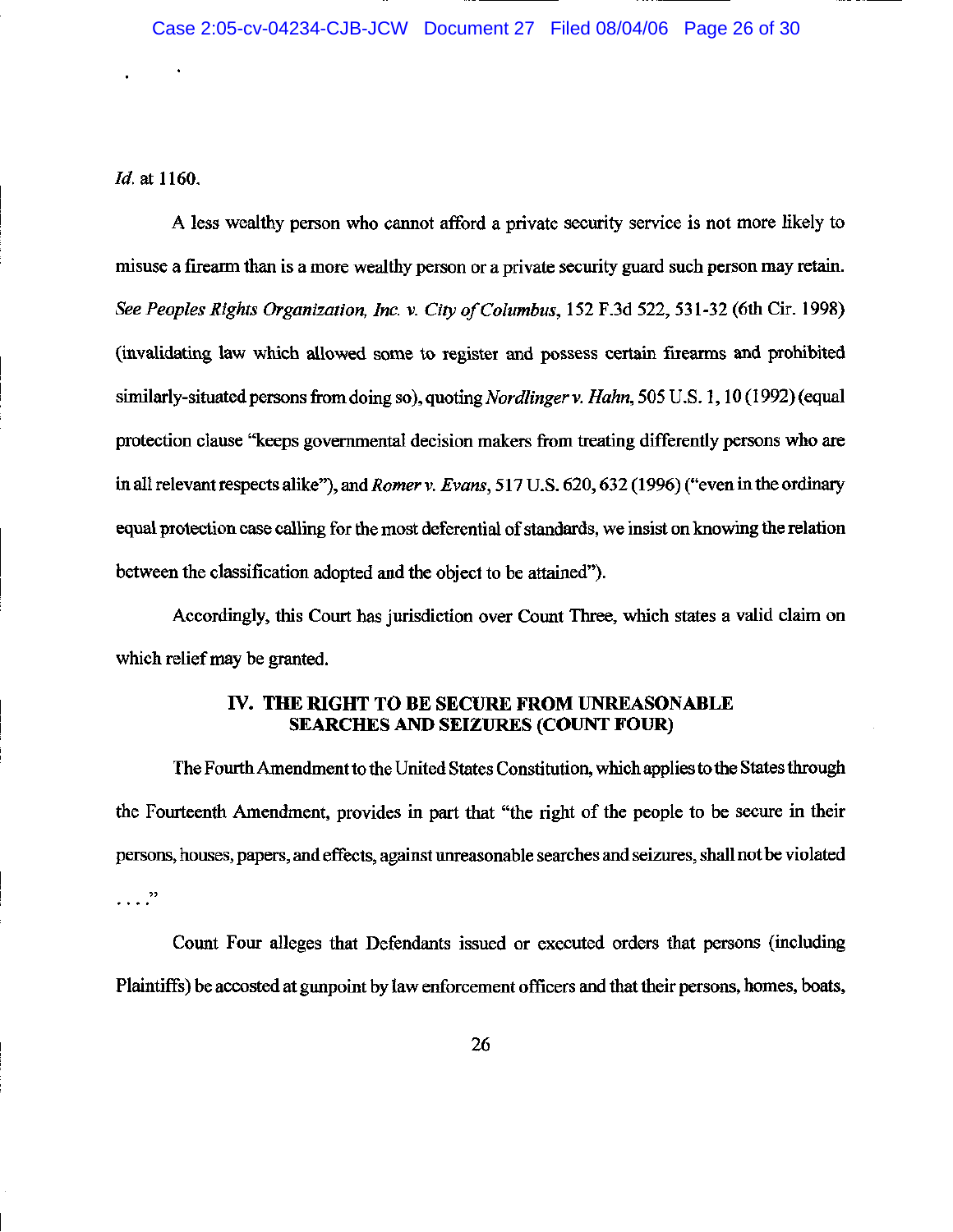### Case 2:05-cv-04234-CJB-JCW Document 27 Filed 08/04/06 Page 27 of 30

and other properties be searched and temporarily seized, and that their firearms be seized and kept for an indefinite period of time. Plaintiffs committed no unlawful acts, did not threaten any law enforcement officers, or engage in any other activity that would justify such searches and seizures. Compl. ¶ 37. Defendants thus violated the right of Plaintiffs and other citizens to be secure in their persons and houses against unreasonable searches and seizures, in violation of U.S. Const., Amends. IV and XIV. Compl. ¶ 38.

This Court has federal subject matter jurisdiction over this count, which states a claim on which relief may be granted. One can only wonder at the basis for Defendants' affirmation that "none of these other claims stands without their Second Amendment claim." Def. Mem. 2. See Castellano v. Fragozo, 352 F.3d 939, 953-54 (5<sup>th</sup> Cir. 2003) (en banc) (referring to "events that run afoul of explicit constitutional protection - the Fourth Amendment if the accused is seized and arrested, for example . . . . Such claims of lost constitutional rights are for violation of rights locatable in constitutional text . . . .").  $33$ 

The mere presence of a firearm does not justify a search of or seizure from its apparent lawful possessor. "[O] wning a gun is usually licit and blameless conduct. Roughly 50 percent of American homes contain at least one firearm of some sort ...." Staples v. United States, 511 U.S. 600, 613-14 (1994). "Common sense tells us that millions of Americans possess these items [firearms] with

<sup>&</sup>lt;sup>33</sup>In Augustine v. Doe, 740 F.2d 322 (5<sup>th</sup> Cir. 1984), deputy sheriffs, wielding a sawed-off shotgun and other weapons, seized the person of plaintiff in order to seize his dog without a warrant. "The facts alleged in the complaint establish a clear violation of the fourth amendment." Id. at 325.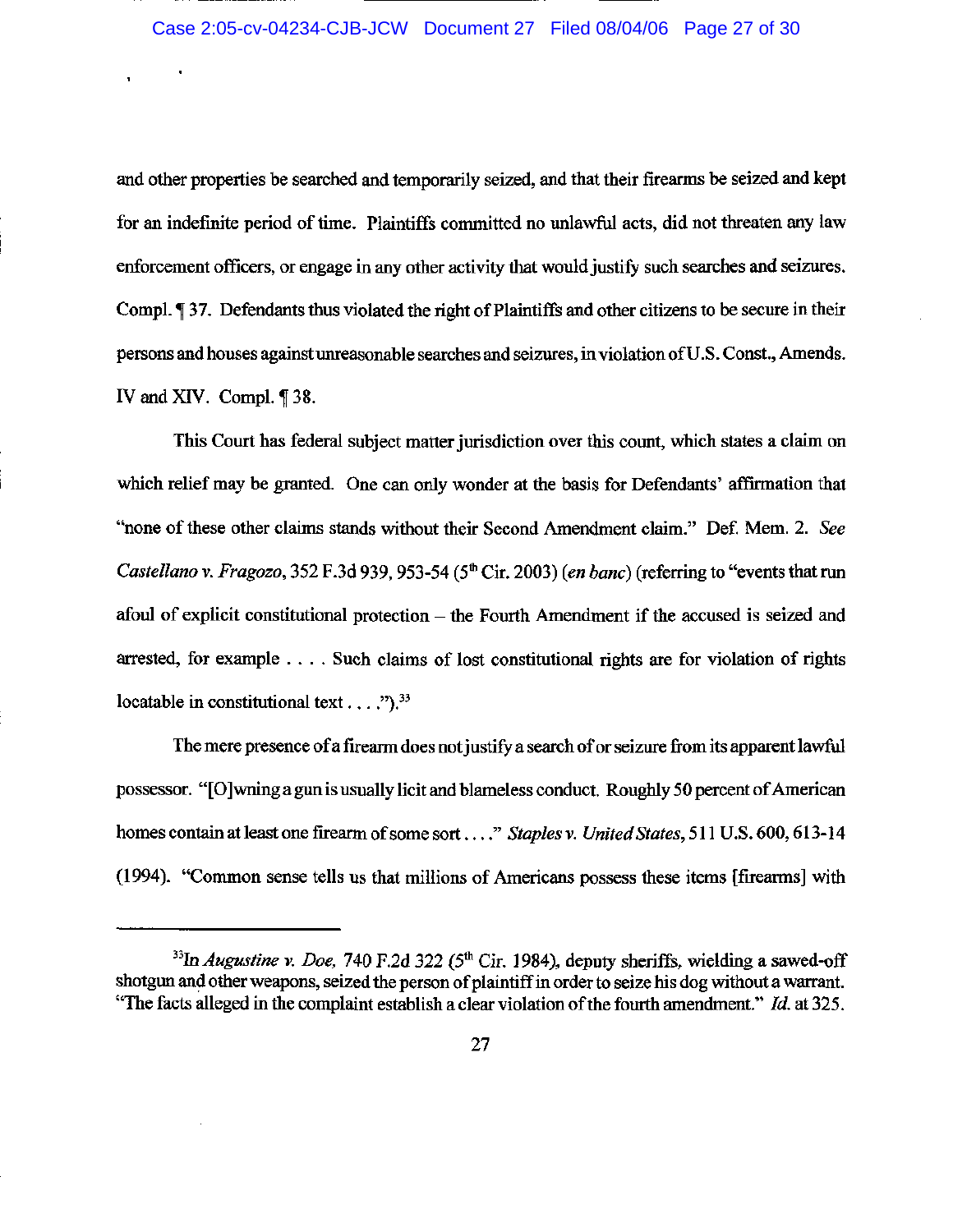perfect innocence." United States v. Anderson, 885 F.2d 1248, 1254 (5<sup>th</sup> Cir. 1989) (en banc).

"An officer seizes a person when he, 'by means of physical force or show of authority, has in some way restrained the liberty of a citizen." Flores v. City of Palacios, 381 F.3d 391, 396 (5<sup>th</sup>) Cir. 2004), quoting Terry v. Ohio, 392 U.S. 1, 19 n.16 (1968) (emphasis added). Defendants, by their orders or their actions, violated the security of the persons and property of Plaintiffs by restraining their liberty and seizing their firearms.

"[P]olice officers may stop and briefly detain an individual for investigative purposes if they have reasonable suspicion that criminal activity is afoot." Goodson v. City of Corpus Christi, 202 F.3d 730, 736 (5<sup>th</sup> Cir. 2000), citing Terry, 392 U.S. at 30. Apparent lawful possession of a firearm gives rise to no such reasonable suspicion. "The Fourth Amendment requires some minimal level of objective justification for making the stop."  $Id$ . at 736 (citation and quotation marks omitted).

Defendants violated the Fourth Amendment by searching the persons, homes, businesses, and motor vehicles of Plaintiffs and seizing their firearms. See Simmons v. City of Paris, Texas, 378 F.3d 476, 480 ( $5<sup>th</sup>$  Cir. 2004) (upholding § 1983 claim where "the plaintiffs" home was searched and their persons seized"); Estep v. Dallas County, 310 F.3d 353, 358 (5<sup>th</sup> Cir. 2002) (to search a vehicle for a weapon, the facts must "reasonably warrant the officer in believing that the suspect is dangerous and the suspect may gain immediate control of the weapon.").

Defendants' searches and seizures of persons and their property violated the Fourth and Fourteenth Amendments. Count Four adequately states federal jurisdiction and a cause of action.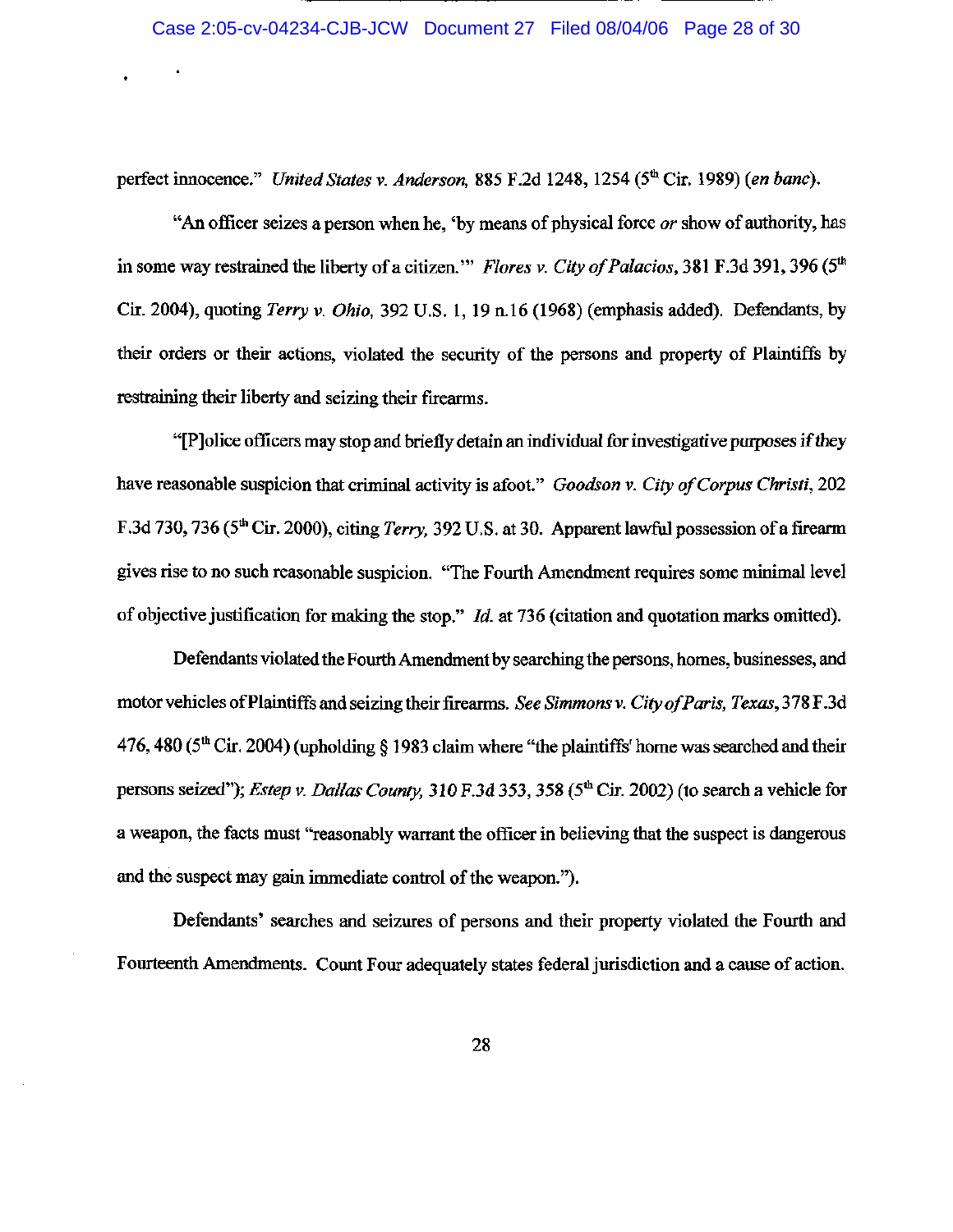## **CONCLUSION**

This Court should deny Defendants' Rule 12(b)(1) and 12(b)(6) motion to dismiss for lack

of subject matter jurisdiction and for failure to state a claim on which relief may be granted.

LONG LAW FIRM, L.L.P. MICHAEL A. PATTERSON Bar Roll No. 10373 DANIEL D. HOLLIDAY, III (T.A.) Bar Roll No. 23135 ADRIAN G. NADEAU Bar Roll No. 28169 4041 Essen Lane, Suite 500 Baton Rouge, Louisiana 70809 Phone (225) 922-5110 Fax (225) 922-5105

STEPHEN P. HALBROOK Pro Hac Vice 10560 Main St., Suite 404 Fairfax, Virginia 22030 Phone (703) 352-7276 Fax (703) 359-0938

**Attorneys for Plaintiffs**